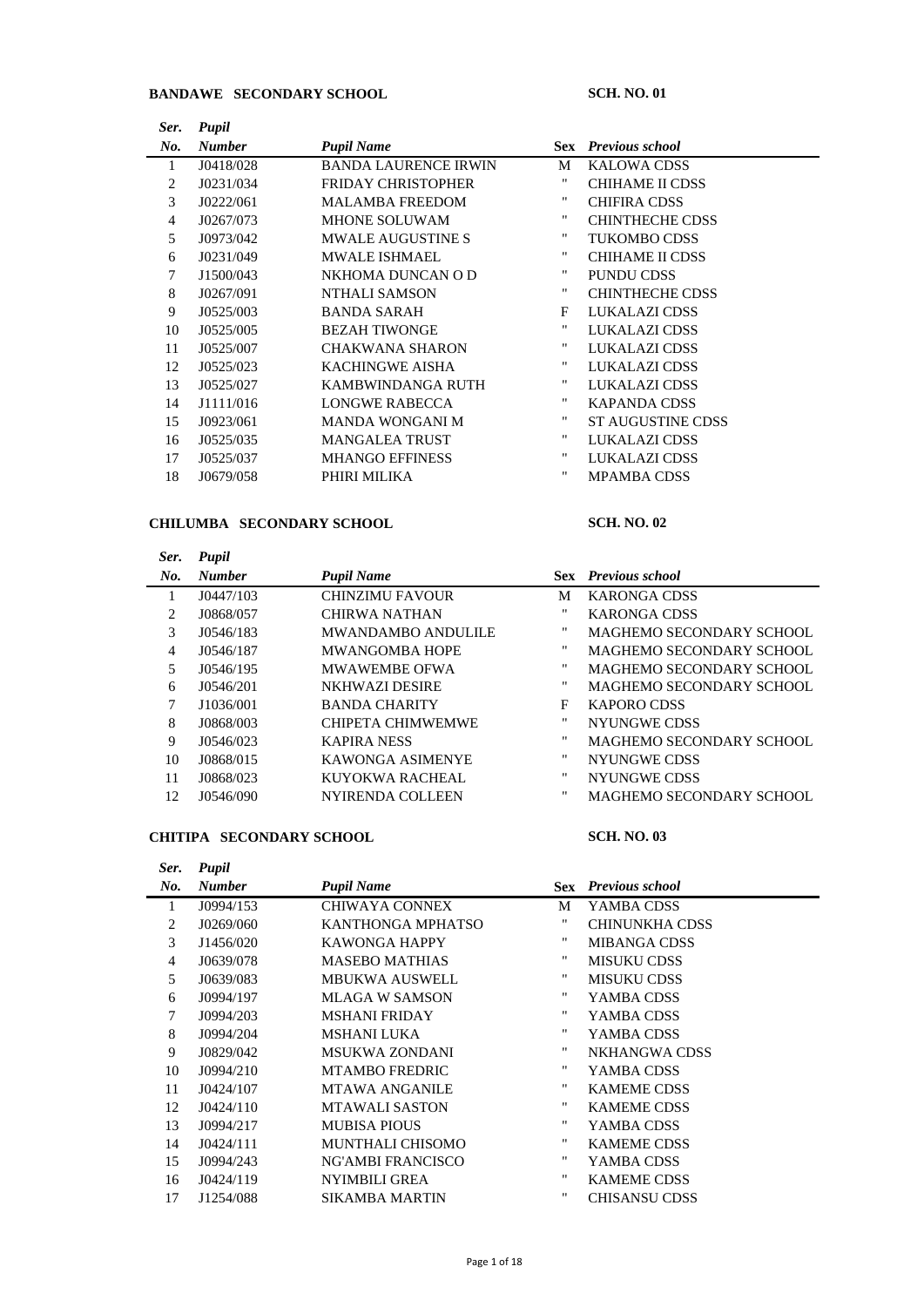## 18 J1254/090 SIMBEYE SOLISTER " CHISANSU CDSS UTHINI SECONDARY SCHOOL SCH. NO. 04 **EUTHINI SECONDARY SCHOOL**

| Ser. | Pupil         |                            |                    |                            |
|------|---------------|----------------------------|--------------------|----------------------------|
| No.  | <b>Number</b> | <b>Pupil Name</b>          |                    | <b>Sex</b> Previous school |
| 1    | J0387/033     | <b>KAMANGA BURNET</b>      | М                  | <b>JOMBO CDSS</b>          |
| 2    | J0536/050     | <b>MKANDAWIRE MACKNELL</b> | "                  | LUZI CDSS                  |
| 3    | J0331/180     | <b>NKHAMBULE STEVEN</b>    | .,                 | EKWENDENI CDSS             |
| 4    | J0438/018     | KATUMBI KENETH             | .,                 | <b>KAPANDO CDSS</b>        |
| 5    | J0331/182     | NKHOMA EMMANUEL            | .,                 | EKWENDENI CDSS             |
| 6    | J0344/062     | <b>KAMBWERA GIDEON</b>     | $\pmb{\mathsf{H}}$ | <b>ENYEZINI CDSS</b>       |
| 7    | J0331/128     | KUMWENDA INNOCENT          | "                  | <b>EKWENDENI CDSS</b>      |
| 8    | J0344/105     | <b>TCHUWA JOHN</b>         | ,,                 | <b>ENYEZINI CDSS</b>       |
| 9    | J0331/201     | <b>SHABA RONALD</b>        | $\pmb{\mathsf{H}}$ | <b>EKWENDENI CDSS</b>      |
| 10   | J0189/066     | <b>HARA JOSHUA</b>         | ,,                 | <b>BWENGU CDSS</b>         |
| 11   | J0331/065     | <b>MWALE TEMWANANI</b>     | F                  | EKWENDENI CDSS             |
| 12   | J0350/024     | KUMWENDA SALOMY            | "                  | <b>EZONDWENI CDSS</b>      |
| 13   | J0350/032     | <b>MOYO GLORY</b>          | .,                 | <b>EZONDWENI CDSS</b>      |
| 14   | J0331/061     | <b>MUNTHALI JULIA</b>      | "                  | EKWENDENI CDSS             |
| 15   | J0331/023     | <b>JERE CLARA</b>          | "                  | <b>EKWENDENI CDSS</b>      |
| 16   | J0346/031     | <b>MUMBA GRACE</b>         | "                  | <b>EUTHINI CDSS</b>        |

# **MZIMBA SECONDARY SCHOOL SCH. NO. 05**

| Ser.           | Pupil         |                            |                    |                             |
|----------------|---------------|----------------------------|--------------------|-----------------------------|
| No.            | <b>Number</b> | <b>Pupil Name</b>          |                    | <b>Sex</b> Previous school  |
| 1              | J0339/050     | <b>BANDA WISDOM</b>        | M                  | <b>EMFENI CDSS</b>          |
| 2              | J0535/076     | CHAULA DHUMISANI WONGAN T  | "                  | LUWEREZI CDSS               |
| 3              | J0436/021     | <b>DENDEYA MICHAEL</b>     | "                  | <b>KANYIKA CDSS</b>         |
| $\overline{4}$ | J0535/083     | <b>HAMIE SIMON</b>         | "                  | <b>LUWEREZI CDSS</b>        |
| 5              | J0668/285     | MATHAMBISA THEMBA          | "                  | <b>MNJIRI CDSS</b>          |
| 6              | J0202/067     | NJOLWA UCHINDAMI           | "                  | <b>CHAMPHIRA CDSS</b>       |
| 7              | J0611/052     | <b>NKHOMA SIMON</b>        |                    | <b>MBAWA CDSS</b>           |
| 8              | J1464/129     | <b>NYASULU BRIGHT</b>      | "                  | ST FRANCIS SECONDARY SCHOOL |
| 9              | J0470/047     | <b>NYIRENDA JOSEPH</b>     | 11                 | <b>KAZOMBA CDSS</b>         |
| 10             | J0668/372     | THEU CALSON                | "                  | <b>MNJIRI CDSS</b>          |
| 11             | J0535/038     | <b>MAKWAKWA TEMWA</b>      | F                  | <b>LUWEREZI CDSS</b>        |
| 12             | J0535/049     | <b>MSUMBA STYNESS</b>      | "                  | LUWEREZI CDSS               |
| 13             | J0668/022     | <b>CHIMBALANGA ENELESS</b> | 11                 | <b>MNJIRI CDSS</b>          |
| 14             | J1464/059     | PHIRI ANGELLAH             | .,                 | ST FRANCIS SECONDARY SCHOOL |
| 15             | J0747/018     | <b>MILANZI OMEGA</b>       | "                  | <b>MZOMA CDSS</b>           |
| 16             | J0336/035     | <b>MWALE JENALA</b>        | "                  | <b>EMBANGWENI CDSS</b>      |
| 17             | J0537/008     | <b>MWAMLIMA EVELYN</b>     | "                  | <b>MABIRI CDSS</b>          |
| 18             | J1464/002     | <b>BANDA CONFIDENCE</b>    | "                  | ST FRANCIS SECONDARY SCHOOL |
| 19             | J0668/211     | VINKHUMBO THEMBISILY       | "                  | <b>MNJIRI CDSS</b>          |
| 20             | J1464/011     | <b>CHIRWA MPHATSO</b>      | $\pmb{\mathsf{H}}$ | ST FRANCIS SECONDARY SCHOOL |

## **RUMPHI SECONDARY SCHOOL SCH. NO. 06**

| Ser. | Pupil         |                          |                   |                                |
|------|---------------|--------------------------|-------------------|--------------------------------|
| No.  | <b>Number</b> | <b>Pupil Name</b>        |                   | <b>Sex</b> Previous school     |
|      | J0208/147     | <b>CHIRAMBO SOPANI</b>   | М                 | <b>BOLERO SECONDARY SCHOOL</b> |
| 2    | J0006/093     | <b>MFUNE LEVIE</b>       | "                 | <b>CHANKHOMI CDSS</b>          |
| 3    | J0006/108     | <b>MSISKA PRINCE</b>     | "                 | <b>MHUJU CDSS</b>              |
| 4    | J0831/045     | <b>MZEMBE GETON</b>      | "                 | <b>BOLERO SECONDARY SCHOOL</b> |
| 5    | J0208/248     | <b>NYASULU BLESSINGS</b> | "                 | <b>CHANKHOMI CDSS</b>          |
| 6    | J0624/123     | PHIRI DAVIE              | $^{\prime\prime}$ | NKHOMBOLI CDSS                 |
| 7    | J0277/017     | <b>MSUKWA MILLIAM</b>    | F                 | <b>BOLERO SECONDARY SCHOOL</b> |
| 8    | J0006/055     | <b>SIBALE UCHINDAMI</b>  | "                 | CHIRAMBO CDSS                  |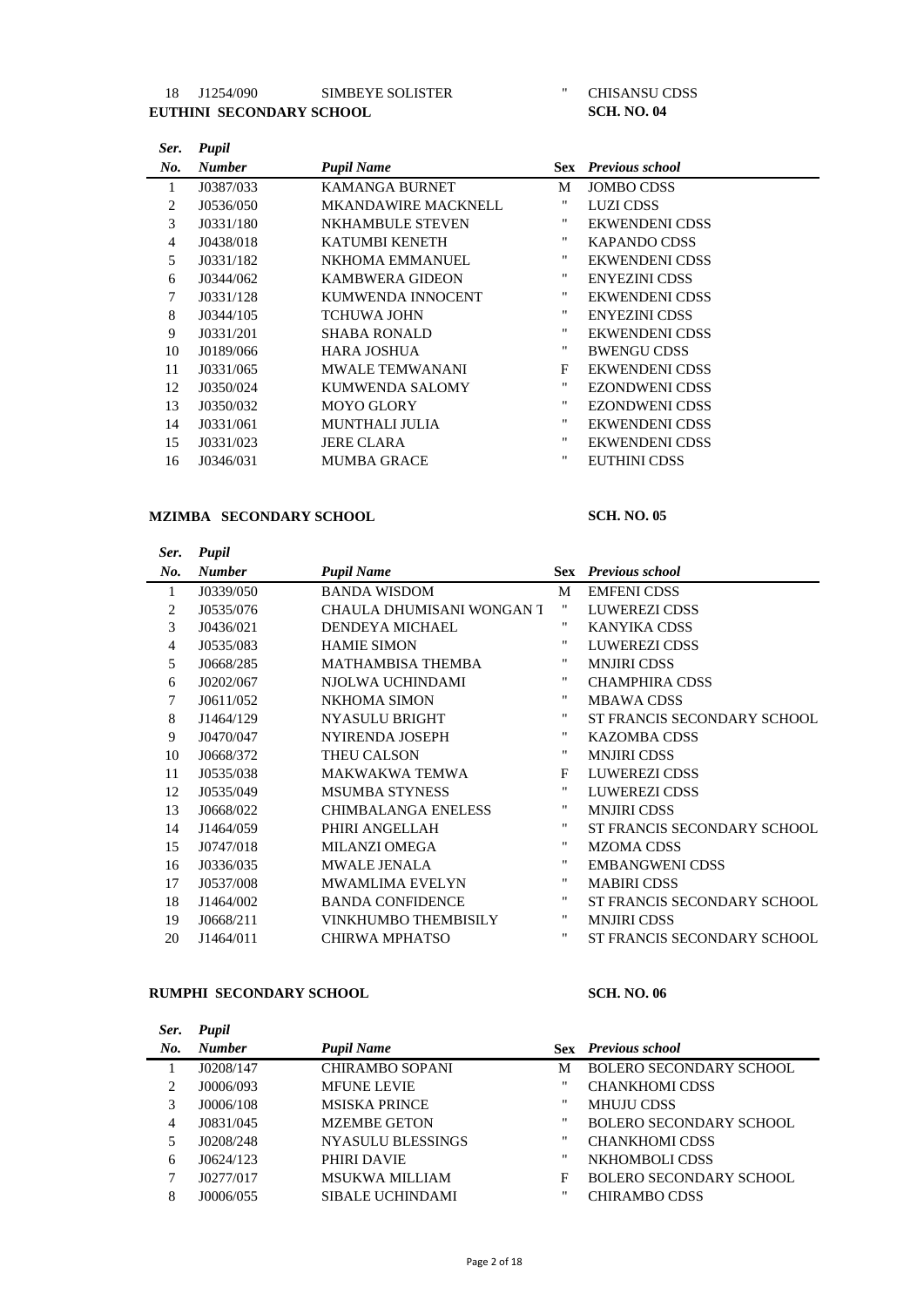## **WENYA SECONDARY SCHOOL SCH. NO. 07**

| Ser.           | Pupil         |                          |    |                       |
|----------------|---------------|--------------------------|----|-----------------------|
| No.            | <b>Number</b> | <b>Pupil Name</b>        |    | Sex Previous school   |
| 1              | J0994/181     | LUKALI JACOB             | M  | YAMBA CDSS            |
| 2              | J0994/199     | <b>MLENGA BRAIN</b>      | "  | YAMBA CDSS            |
| 3              | J0269/081     | <b>MUYABA ARNOLD</b>     | "  | <b>CHINUNKHA CDSS</b> |
| $\overline{4}$ | J0424/114     | <b>MWALE AARON</b>       | "  | <b>KAMEME CDSS</b>    |
| 5              | J0994/234     | MWAMPHASHI WILSON        | "  | YAMBA CDSS            |
| 6              | J1491/042     | NG'AMBI LUSAKO           | ., | <b>MERU CDSS</b>      |
| 7              | J0994/259     | SICHAMBA NICHOLAS        | "  | YAMBA CDSS            |
| 8              | J0424/141     | THONDOYA UPENDO          | ., | <b>KAMEME CDSS</b>    |
| 9              | J1254/003     | <b>BAZWELL BEATRICE</b>  | F  | CHISANSU CDSS         |
| 10             | J0994/002     | <b>CHABINGA SOUTHER</b>  | ., | YAMBA CDSS            |
| 11             | J0424/009     | HAIYA TIYAMIKE           | "  | <b>KAMEME CDSS</b>    |
| 12             | J0994/117     | <b>SIBALE CHARITY</b>    | "  | YAMBA CDSS            |
| 13             | J0994/128     | <b>SIMFUKWE ANGELLAH</b> | "  | YAMBA CDSS            |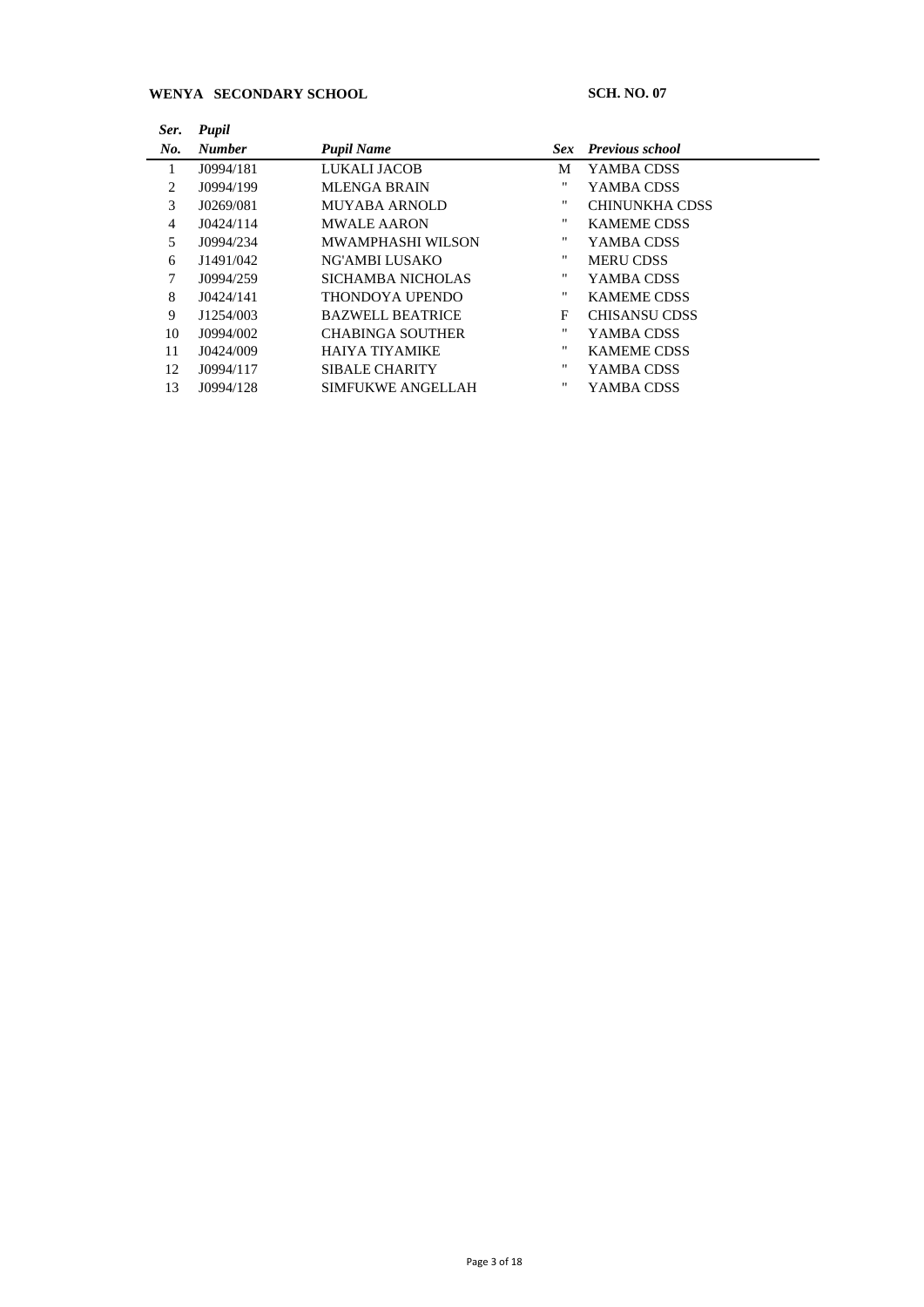## BZYANZI SECONDARY SCHOOL SCH. NO. 1

| <b>Candidate</b> |                            |                   |                     |                        |
|------------------|----------------------------|-------------------|---------------------|------------------------|
| <b>Number</b>    | <b>Name</b>                | Sex.              |                     |                        |
| J0609/020        | <b>BANDA EDSON</b>         | M                 | <b>MBALAME CDSS</b> |                        |
| J0908/004        | CHEPETSANI DINNA           | ,,                | <b>SENGA CDSS</b>   |                        |
| J0908/033        | CHIKAONDA CHISOMO          |                   | <b>SENGA CDSS</b>   |                        |
| J0609/028        | ELIFALA MPHATSO            | $^{\prime\prime}$ | <b>MBALAME CDSS</b> |                        |
| J0908/036        | <b>FELIX KINGSLEY</b>      | ,,                | <b>SENGA CDSS</b>   |                        |
| J0908/041        | <b>JAMES INNOCENT</b>      | .,                | <b>SENGA CDSS</b>   |                        |
| J0609/008        | <b>JAMITON EUNICE</b>      | $^{\prime\prime}$ | <b>MBALAME CDSS</b> |                        |
| J0908/049        | <b>MATCHANISA KINGFORD</b> | $^{\prime\prime}$ | <b>SENGA CDSS</b>   |                        |
| J0609/036        | <b>MWALE BRITON</b>        |                   | <b>MBALAME CDSS</b> |                        |
| J0609/037        | NALANDWA MAC               | $^{\prime\prime}$ | <b>MBALAME CDSS</b> |                        |
| J0908/053        | SAOPAMINGA HENRY           |                   | <b>SENGA CDSS</b>   |                        |
| J0908/054        | <b>SHADRECK WILLIAM</b>    |                   | <b>SENGA CDSS</b>   |                        |
| J0908/055        | SHISHA ANTHONY             |                   | <b>SENGA CDSS</b>   |                        |
| J0609/039        | <b>SOLOBALA A PETER</b>    |                   | <b>MBALAME CDSS</b> |                        |
| J0609/040        | <b>STONWEL PHILIP</b>      | $^{\prime\prime}$ | <b>MBALAME CDSS</b> |                        |
| J0908/060        | YAKWANIYA HAPPY            | "                 | <b>SENGA CDSS</b>   |                        |
|                  |                            |                   |                     | <b>Previous school</b> |

### **CHAYAMBA SECONDARY SCHOOL SCH. NO. 2**

### *Ser. Candidate No. Number Name Sex Previous school* 1 J0471/043 MSISKA KINGSILY M KHOLA CDSS J0410/032 SELEMANI YANKHO " KAKHOME CDSS

### **CHIPOKA SECONDARY SCHOOL SCH. NO. 3**

### *Ser. Candidate No. Number Name Sex Previous school* M MALOWA CDSS<br>"MATENJE CDSS J0592/070 CHIBWE MTENDERE " MATENJE CDSS J0707/165 PHIRI PRECIOUS " MSALULA CDSS 4 J0707/174 TEMANI LEMEKEZANI J0653/035 OFTEN DOROTHY F MKWERO CDSS

### **DOWA SECONDARY SCHOOL SCH. NO. 4**

| Ser. | <i>Candidate</i> |                              |   |                            |
|------|------------------|------------------------------|---|----------------------------|
| No.  | <b>Number</b>    | <b>Name</b>                  |   | <b>Sex</b> Previous school |
|      | J0008/084        | <b>MASOCHA OBVIOUS JACOB</b> | M | BZYANZI SECONDARY SCHOOL   |
|      | J0705/133        | <b>SEPHERS SAMUEL</b>        | " | <b>MPONELA CDSS</b>        |
|      | 11552/007        | BUTAO TAMALA                 | F | NDEVU HOPE CDSS            |
|      | 10735/035        | NAILUWA TADALA               | " | <b>MVERA CDSS</b>          |

### **KASUNGU SECONDARY SCHOOL SCH. NO. 5**

| Ser. | <i>Candidate</i> |                          |   |                            |
|------|------------------|--------------------------|---|----------------------------|
| No.  | <b>Number</b>    | <b>Name</b>              |   | <b>Sex</b> Previous school |
|      | J0720/116        | <b>CHISUMULENI FELIX</b> | М | MTUNTHAMA ALL SAINTS CDSS  |
|      | J0720/144        | <b>MBEWE KENNETH</b>     | " | MTUNTHAMA ALL SAINTS CDSS  |
|      | J0253/058        | <b>MWALE INNOCENT</b>    | " | <b>CHIMBOWE CDSS</b>       |
|      | J0646/042        | PHIRI WISDOM             | " | <b>MKHOTA CDSS</b>         |
|      | J0090/021        | <b>JUMBE TADALA</b>      | F | SANTHE SECONDARY SCHOOL    |
|      | 10211/014        | <b>MWASAUKA ANESS</b>    | " | <b>CHATHOPE CDSS</b>       |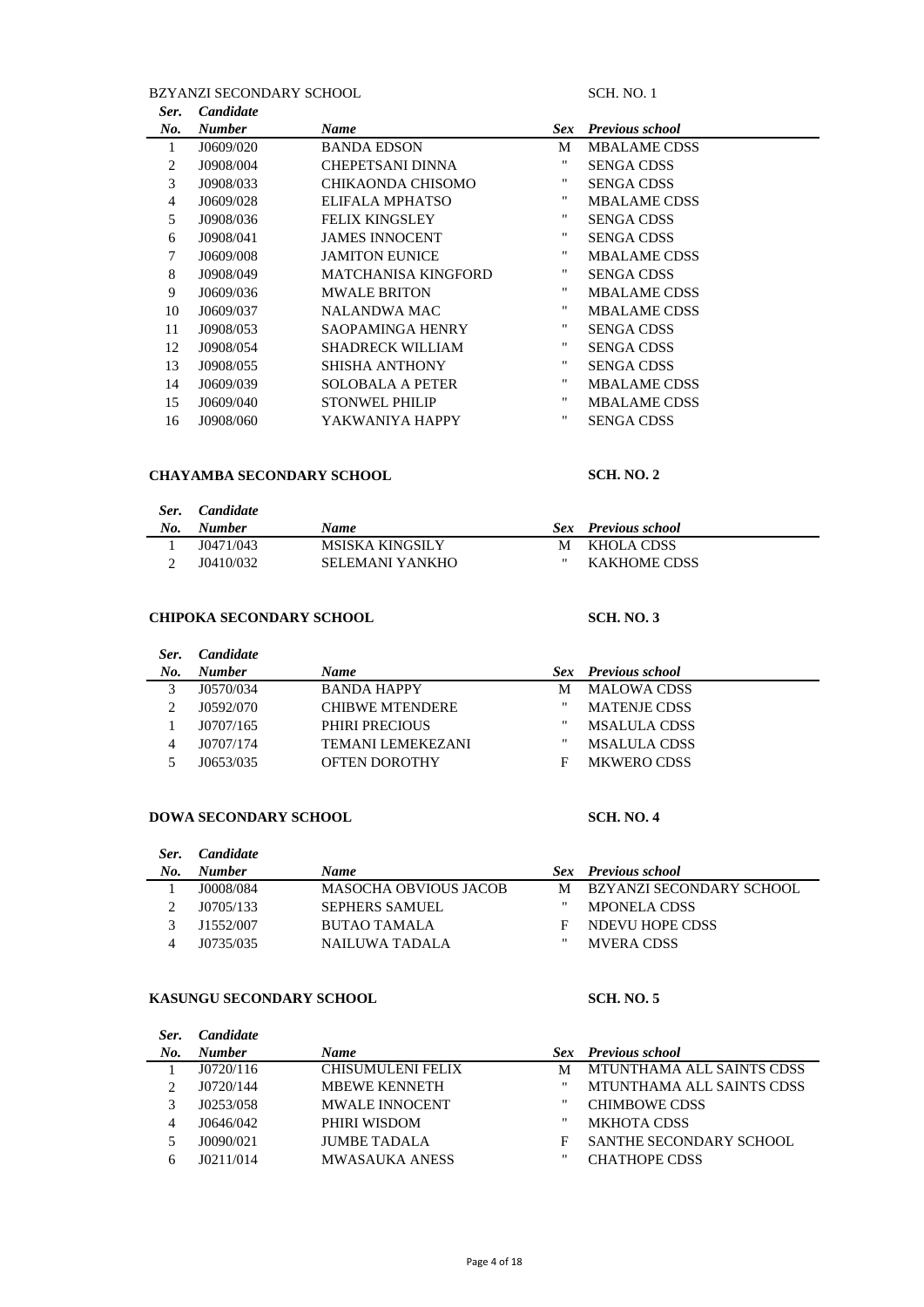# MMBOMBA SECONDARY SCHOOL SCH. NO. 6

| Ser. | <b>Candidate</b> |                          |                   |                            |
|------|------------------|--------------------------|-------------------|----------------------------|
| No.  | <b>Number</b>    | Name                     |                   | <b>Sex</b> Previous school |
|      | J0568/047        | <b>BATIYONI SELEMANI</b> | М                 | <b>MALOMO CDSS</b>         |
| 2    | J0605/062        | CHAULUKA KELVIN          | "                 | <b>MAWIRI CDSS</b>         |
| 3    | J0862/046        | <b>KAWAYE YOSEFE</b>     | "                 | NYANGOZA CDSS              |
| 4    | J0568/065        | <b>MAKULUNI DONEX</b>    | "                 | <b>MALOMO CDSS</b>         |
|      | J0365/079        | PHIRI ALINAFE            | $^{\prime\prime}$ | <b>GWANGWA CDSS</b>        |
| 6    | J0568/077        | <b>RICE GEOFREY</b>      | "                 | <b>MALOMO CDSS</b>         |
| 7    | J0450/079        | <b>SAMSON ACKIM</b>      | "                 | KASAKULA SECONDARY SCHOOL  |

## **NKHOTAKOTA SECONDARY SCHOOL SCH. NO. 7**

| Ser.           | Candidate     |                             |                    |                                  |
|----------------|---------------|-----------------------------|--------------------|----------------------------------|
| No.            | <b>Number</b> | <b>Name</b>                 | Sex                | <b>Previous school</b>           |
| $\mathbf{1}$   | J0552/047     | <b>ANTHONY TREMENDOUS</b>   | M                  | <b>MAJIGA CDSS</b>               |
| $\overline{c}$ | J0501/118     | <b>BANDA CHIFUNDO L</b>     | $\pmb{\mathsf{H}}$ | LINGA CDSS                       |
| 3              | J0740/056     | <b>CHIKWEGZA BESTER</b>     | 11                 | MWANSAMBO SECONDARY SCHOO        |
| 4              | J0318/019     | <b>CHIRWA BLESSINGS</b>     | $\pmb{\mathsf{H}}$ | <b>DWASULU CDSS</b>              |
| 5              | J0318/020     | <b>CHIRWA PHILIMON</b>      | 11                 | <b>DWASULU CDSS</b>              |
| 6              | J0316/035     | <b>CHIRWA PRECIOUS</b>      | $\pmb{\mathsf{H}}$ | <b>DWAMBAZI CDSS</b>             |
| 7              | J1287/023     | CHIYOYOLA CHIPILIRO         | 11                 | <b>CHIPATI CDSS</b>              |
| 8              | J0643/053     | <b>CHRISPIN JAMISON</b>     | $\pmb{\mathsf{H}}$ | <b>MKAIKA CDSS</b>               |
| 9              | J0552/051     | DICKMAN CHISOMO             | $\pmb{\mathsf{H}}$ | <b>MAJIGA CDSS</b>               |
| 10             | J0219/044     | FUNDI MOMANDH               | $\pmb{\mathsf{H}}$ | <b>CHIDIDI CDSS</b>              |
| 11             | J0643/055     | <b>HONEST WILLIAM</b>       | $\pmb{\mathsf{H}}$ | <b>MKAIKA CDSS</b>               |
| 12             | J0643/059     | KAPATAMOYO MACDONALD        | 11                 | <b>MKAIKA CDSS</b>               |
| 13             | J0041/078     | <b>KAPINDULA ARAB T</b>     | $\pmb{\mathsf{H}}$ | <b>LOZI SECONDARY SCHOOL</b>     |
| 14             | J0451/063     | <b>LOSTER KONDWANI</b>      | $\pmb{\mathsf{H}}$ | <b>KASAMBA CDSS</b>              |
| 15             | J0552/060     | <b>MANYAMBA GIFT</b>        | 11                 | <b>MAJIGA CDSS</b>               |
| 16             | J0099/089     | <b>MASAULI GADSON</b>       | 11                 | <b>WALEMERA SECONDARY SCHOOL</b> |
| 17             | J0099/091     | <b>MKANDAWIRE CHIMWEMWE</b> | 11                 | <b>WALEMERA SECONDARY SCHOOL</b> |
| 18             | J0552/065     | MTUNGAMA EMMANUEL           | $\pmb{\mathsf{H}}$ | <b>MAJIGA CDSS</b>               |
| 19             | J0501/181     | <b>MWERA KINGSLEY</b>       | $\pmb{\mathsf{H}}$ | <b>LINGA CDSS</b>                |
| 20             | J0318/036     | NYANGA AUBREY               | 11                 | <b>DWASULU CDSS</b>              |
| 21             | J0552/069     | <b>NYIRENDA WILLIAM</b>     | $\pmb{\mathsf{H}}$ | <b>MAJIGA CDSS</b>               |
| 22             | J0099/102     | <b>RABAN KUMBUKANI</b>      | $\pmb{\mathsf{H}}$ | <b>WALEMERA SECONDARY SCHOOL</b> |
| 23             | J0318/043     | <b>SAKALA STEVEN</b>        | 11                 | <b>DWASULU CDSS</b>              |
| 24             | J0099/103     | <b>SWIRA HENREY</b>         | 11                 | <b>WALEMERA SECONDARY SCHOOL</b> |
| 25             | J1287/033     | ZAKEYO MALIZANI             | 11                 | <b>CHIPATI CDSS</b>              |
| 26             | J0451/079     | <b>ZUDE JOHN</b>            | 11                 | <b>KASAMBA CDSS</b>              |
| 27             | J0099/009     | <b>CHIPILIRO QUEEN</b>      | F                  | <b>WALEMERA SECONDARY SCHOOL</b> |
| 28             | J0552/016     | KAMPIRA TAWINA              | $\pmb{\mathsf{H}}$ | <b>MAJIGA CDSS</b>               |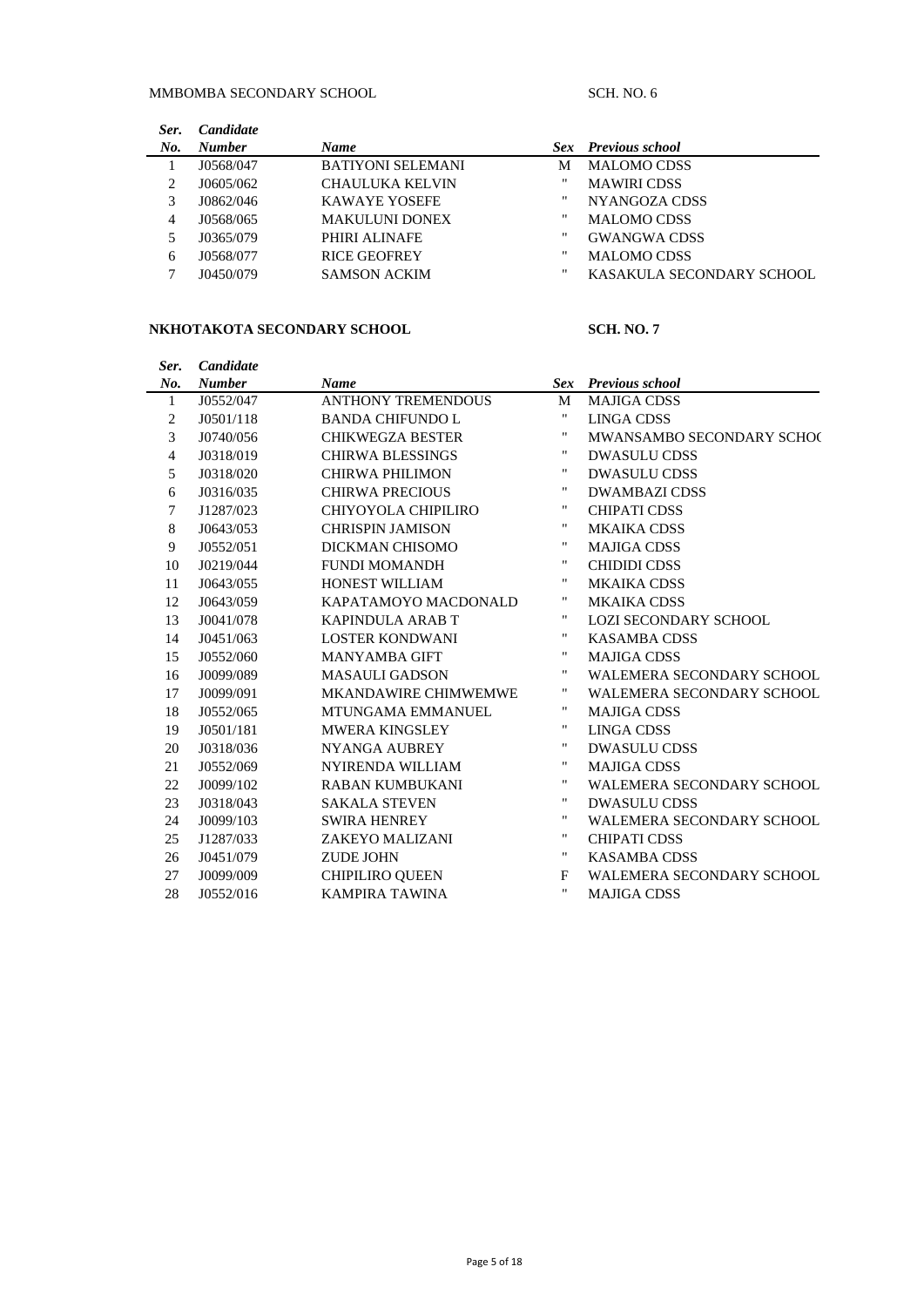# **NTCHISI SECONDARY SCHOOL SCH. NO. 8**

| Ser. | <b>Candidate</b> |                         |              |                           |
|------|------------------|-------------------------|--------------|---------------------------|
| No.  | <b>Number</b>    | <b>Name</b>             | Sex-         | <b>Previous school</b>    |
| 1    | J0568/049        | <b>CHIDEBE HESTINGS</b> | М            | <b>MALOMO CDSS</b>        |
| 2    | J0568/050        | CHIDEMBA ELIJAH         | $^{\dagger}$ | <b>MALOMO CDSS</b>        |
| 3    | J0365/050        | <b>CHIUSIWA ENERST</b>  | .,           | <b>GWANGWA CDSS</b>       |
| 4    | J0568/057        | <b>GANIZAN THOKOZAN</b> | .,           | <b>MALOMO CDSS</b>        |
| 5.   | J0691/094        | <b>JENUDA ISAAC</b>     | .,           | <b>MPHERERE CDSS</b>      |
| 6    | J0691/099        | <b>KALINDE AARON</b>    | .,           | <b>MPHERERE CDSS</b>      |
| 7    | J0450/060        | LIKONGWE WILSON         | .,           | KASAKULA SECONDARY SCHOOL |
| 8    | J0568/073        | <b>MWAPE ENOCK</b>      | "            | <b>MALOMO CDSS</b>        |
| 9    | J0568/076        | NYIRONGO MCHONEST M     | .,           | <b>MALOMO CDSS</b>        |
| 10   | J0691/010        | CHAPITA TAMARA          | F            | <b>MPHERERE CDSS</b>      |
| 11   | J0691/033        | KANYEMBA CAROLINE       | "            | <b>MPHERERE CDSS</b>      |

## **SANTHE SECONDARY SCHOOL SCH. NO. 9**

| Ser. | <b>Candidate</b> |                        |      |                        |
|------|------------------|------------------------|------|------------------------|
| No.  | <b>Number</b>    | <b>Name</b>            | Sex. | <b>Previous school</b> |
|      | J0226/051        | <b>HASTEN GIFT</b>     | M    | <b>CHIGODI CDSS</b>    |
| 2    | J0226/059        | <b>KHONDOWE MATEYU</b> |      | <b>CHIGODI CDSS</b>    |
| 3    | J0226/070        | NG'ONA SEMU            | "    | <b>CHIGODI CDSS</b>    |
| 4    | J0226/072        | NGWENYA CHRISTOPHER    |      | CHIGODI CDSS           |
| 5    | J0226/077        | NYANGU TAYAMIKA        | .,   | <b>CHIGODI CDSS</b>    |
| 6    | J0226/078        | NYIRENDA FRESHAM       | .,   | CHIGODI CDSS           |
| 7    | J0226/001        | ADAMU BELIFA           | F    | CHIGODI CDSS           |
| 8    | J0226/006        | CHIMWALA IDAH          | "    | CHIGODI CDSS           |
| 9    | J0226/012        | <b>JULIUS JUDITH</b>   |      | <b>CHIGODI CDSS</b>    |
| 10   | J0226/014        | KAVUMBULA ROYCE        | .,   | <b>CHIGODI CDSS</b>    |
| 11   | J0226/015        | KHINDA MADALO          | .,   | <b>CHIGODI CDSS</b>    |
| 12   | J0226/018        | LUCIANO LYNA           | .,   | CHIGODI CDSS           |
| 13   | J0226/020        | MASAUKO FATIMAH        | .,   | CHIGODI CDSS           |
| 14   | J0226/022        | <b>MIKA FENIAH</b>     | .,   | <b>CHIGODI CDSS</b>    |
| 15   | J0226/029        | NKHOMA PRISCA          | .,   | <b>CHIGODI CDSS</b>    |
| 16   | J0226/034        | <b>PHIRI GRACE</b>     | "    | <b>CHIGODI CDSS</b>    |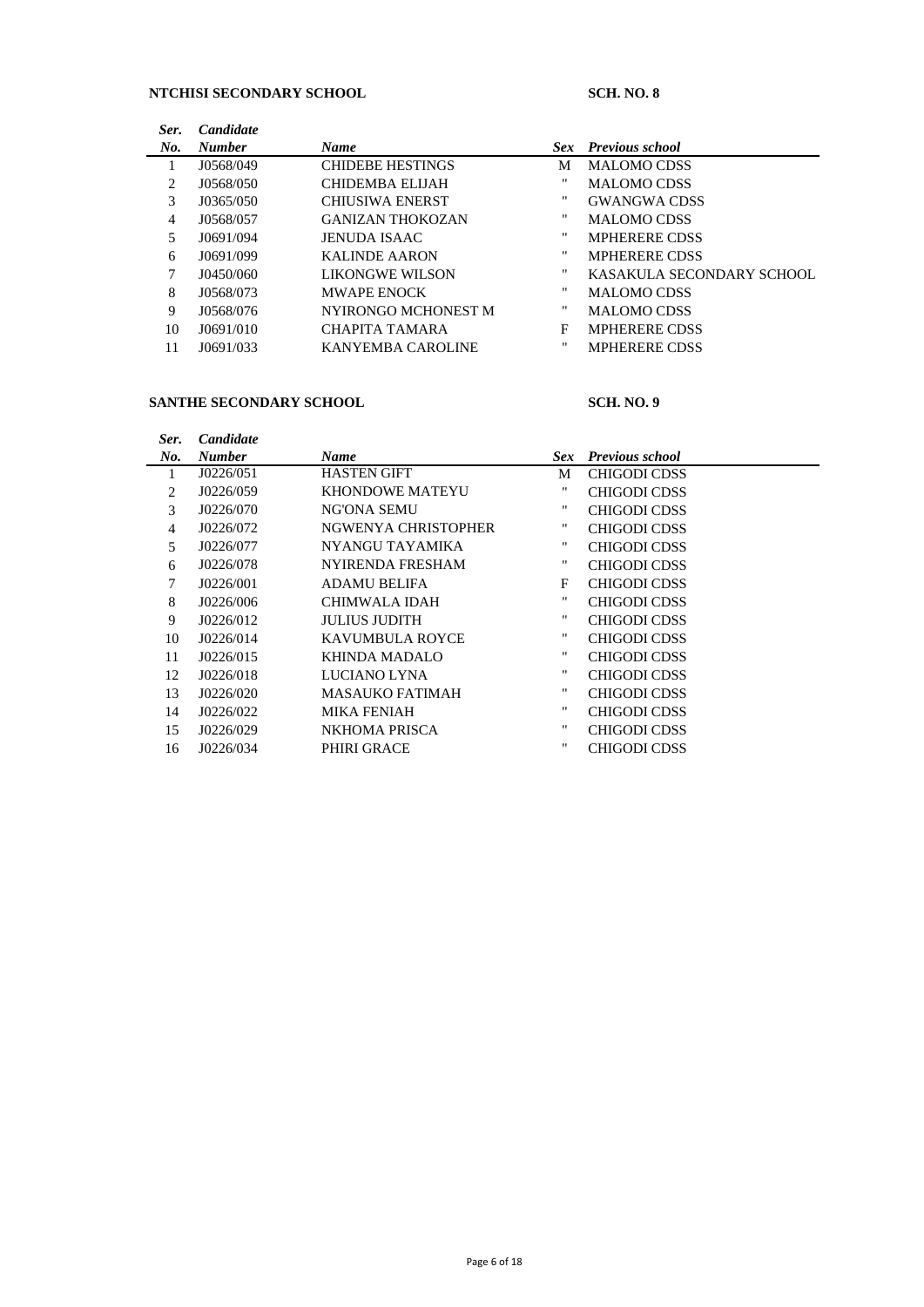# **BWAILA SECONDARY SCHOOL SCHOOL SCH. NO. 1**

| Ser.           | Candidate     |                           |                    |                        |
|----------------|---------------|---------------------------|--------------------|------------------------|
| No.            | <b>Number</b> | Name                      | Sex                | Previous school        |
| $\mathbf{1}$   | J0397/161     | <b>BANDA STEPHANO</b>     | M                  | KABWABWA CDSS          |
| $\overline{c}$ | J0397/164     | <b>BISAI LYSON</b>        | $\pmb{\mathsf{H}}$ | KABWABWA CDSS          |
| 3              | J0397/170     | <b>CHAIMA CHIMWEMWE</b>   | "                  | KABWABWA CDSS          |
| $\overline{4}$ | J0397/171     | <b>CHAKHUMBIRA SELISO</b> | "                  | KABWABWA CDSS          |
| 5              | J0737/046     | CHIKABADWA COSMAS         | "                  | <b>MBVUNGUTI CDSS</b>  |
| 6              | J0509/035     | <b>CHILONGA YUNUSU</b>    | "                  | LIVIMBO CDSS           |
| 7              | J0612/160     | <b>CHILUWE KELVIN</b>     | "                  | <b>MBIDZI CDSS</b>     |
| $\,8\,$        | J0509/039     | <b>DISMAN ENOCK</b>       | "                  | <b>LIVIMBO CDSS</b>    |
| 9              | J0612/173     | <b>DZOMBE RICHARD</b>     | "                  | <b>MBIDZI CDSS</b>     |
| 10             | J0509/042     | <b>EMPHRAIM CHISOMO</b>   | "                  | <b>LIVIMBO CDSS</b>    |
| 11             | J0397/198     | <b>JACKSON BLESSINGS</b>  | "                  | KABWABWA CDSS          |
| 12             | J0647/177     | <b>JUWENI ALEX</b>        | "                  | <b>MKOMACHI CDSS</b>   |
| 13             | J0509/047     | <b>KANJANGA LEVIOUS</b>   | "                  | <b>LIVIMBO CDSS</b>    |
| 14             | J0397/212     | KANTHUMMALAWA DIVINE      | "                  | <b>KABWABWA CDSS</b>   |
| 15             | J0397/214     | KAPELEMERA EMMANUEL       | 11                 | <b>KABWABWA CDSS</b>   |
| 16             | J0397/219     | KAZEMBE GIFT JUNIOR       | 11                 | <b>KABWABWA CDSS</b>   |
| 17             | J0397/224     | <b>LUKA RONALD</b>        | $\pmb{\mathsf{H}}$ | KABWABWA CDSS          |
| 18             | J0397/226     | <b>LUWANJA HARRIS</b>     | "                  | <b>KABWABWA CDSS</b>   |
| 19             | J0397/228     | <b>MAGUBE ANDREW</b>      | "                  | <b>KABWABWA CDSS</b>   |
| 20             | J0647/205     | <b>MAKUMBA HOPESON</b>    | "                  | <b>MKOMACHI CDSS</b>   |
| 21             | J0397/247     | <b>MINANDI DENNIS</b>     | "                  | <b>KABWABWA CDSS</b>   |
| 22             | J0509/060     | <b>MTENJE STEVEN</b>      | "                  | <b>LIVIMBO CDSS</b>    |
| 23             | J0397/256     | MUNTHALI CHINDIKANI       | "                  | KABWABWA CDSS          |
| 24             | J0397/260     | <b>MUSSA PATRICK</b>      | $\pmb{\mathsf{H}}$ | KABWABWA CDSS          |
| 25             | J0397/262     | <b>MWALE HOPE</b>         | $\pmb{\mathsf{H}}$ | KABWABWA CDSS          |
| 26             | J0647/234     | NDHLOVU LUSUNGU M         | "                  | <b>MKOMACHI CDSS</b>   |
| 27             | J0397/273     | NKHOMA SIMEONE            | "                  | KABWABWA CDSS          |
| 28             | J0509/063     | <b>SAKAMA CHRISTOPHER</b> | "                  | <b>LIVIMBO CDSS</b>    |
| 29             | J0397/288     | <b>SULA RODRICK</b>       | "                  | KABWABWA CDSS          |
| 30             | J0397/007     | <b>BANDA RACHAEL</b>      | F                  | KABWABWA CDSS          |
| 31             | J0397/008     | <b>BANDA RODGES</b>       | $\pmb{\mathsf{H}}$ | KABWABWA CDSS          |
| 32             | J0397/014     | <b>CHALENGA FLORA</b>     | "                  | KABWABWA CDSS          |
| 33             | J0612/016     | <b>CHIDZANJA GETRUDE</b>  | "                  | MBIDZI CDSS            |
| 34             | J0397/020     | <b>CHIMALIRO KISSA</b>    | "                  | KABWABWA CDSS          |
| 35             | J0509/007     | CHIMWAZA PRISCA           | "                  | <b>LIVIMBO CDSS</b>    |
| 36             | J0397/023     | <b>CHIRWA SANDRA</b>      | "                  | KABWABWA CDSS          |
| 37             | J0509/008     | <b>CHIUSIWA GLADYS</b>    | "                  | LIVIMBO CDSS           |
| 38             | J0397/028     | CHIWAULA TIYAMIKE         | "                  | <b>KABWABWA CDSS</b>   |
| 39             | J0243/010     | <b>DAFTER AGNESS</b>      | "                  | <b>CHILAMBULA CDSS</b> |
| 40             | J0397/034     | <b>DESTINY ISHIMWE</b>    | "                  | <b>KABWABWA CDSS</b>   |
| 41             | J0509/011     | <b>FEDSON BEAUTY</b>      | "                  | <b>LIVIMBO CDSS</b>    |
| 42             | J0397/045     | <b>GONDWE LIZZIE</b>      | "                  | <b>KABWABWA CDSS</b>   |
| 43             | J0397/049     | <b>JERE THANDIWE</b>      | "                  | <b>KABWABWA CDSS</b>   |
| 44             | J0647/048     | <b>JOHN PEMPHERO</b>      | "                  | <b>MKOMACHI CDSS</b>   |
| 45             | J0509/014     | <b>KAFERE ANNIE</b>       | "                  | LIVIMBO CDSS           |
| 46             | J0397/056     | <b>KALONDA ESTHER</b>     | "                  | <b>KABWABWA CDSS</b>   |
| 47             | J0397/057     | <b>KALYOLYO GRACE</b>     | "                  | <b>KABWABWA CDSS</b>   |
| 48             | J0647/060     | KANGUWO JULIET            | "                  | MKOMACHI CDSS          |
| 49             | J0509/016     | <b>KASINJA CAROLYN</b>    | "                  | <b>LIVIMBO CDSS</b>    |
| 50             | J0397/068     | <b>KAULIMBO ANNIE</b>     | "                  | <b>KABWABWA CDSS</b>   |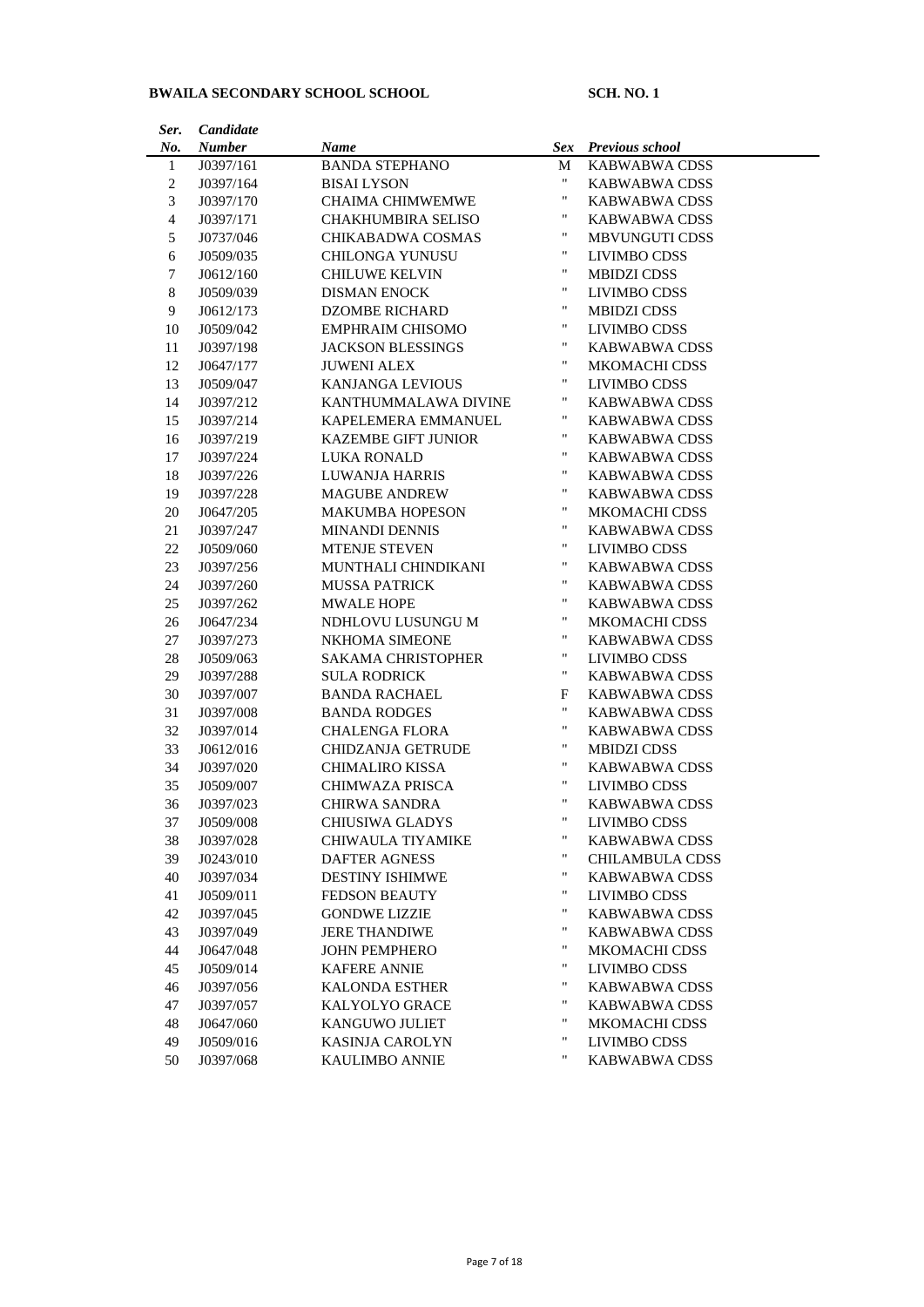# **BWAILA SECONDARY SCHOOL SCHOOL SCHOOL SCH. NO. 1**

| Ser. | Candidate     |                          |            |                        |
|------|---------------|--------------------------|------------|------------------------|
| No.  | <b>Number</b> | <b>Name</b>              | <b>Sex</b> | <b>Previous school</b> |
| 51   | J0397/069     | <b>KAUYE MONICA</b>      | 11         | KABWABWA CDSS          |
| 52   | J0397/074     | KONDOWE LISA             | "          | KABWABWA CDSS          |
| 53   | J0647/069     | KUCHIPALA FAITH          | "          | <b>MKOMACHI CDSS</b>   |
| 54   | J0397/080     | <b>LONGWE FIDESS</b>     | "          | KABWABWA CDSS          |
| 55   | J0397/082     | LUHANGA CECELIA          | 11         | <b>KABWABWA CDSS</b>   |
| 56   | J0397/085     | <b>LUNGU GRACE</b>       | 11         | KABWABWA CDSS          |
| 57   | J0397/087     | <b>MAGOLA MONALISA</b>   | 11         | <b>KABWABWA CDSS</b>   |
| 58   | J0397/097     | <b>MANGANI PRISCA</b>    |            | KABWABWA CDSS          |
| 59   | J0509/021     | <b>MANGANI SHAKIRA</b>   | 11         | LIVIMBO CDSS           |
| 60   | J0397/098     | <b>MANYAMBA JANET</b>    | "          | KABWABWA CDSS          |
| 61   | J0397/099     | <b>MAPEPA EDITH</b>      | "          | KABWABWA CDSS          |
| 62   | J0397/104     | <b>MAWINDO PRISCILLA</b> | 11         | KABWABWA CDSS          |
| 63   | J0397/105     | <b>MBENDERA YANKHO</b>   | $_{\rm F}$ | KABWABWA CDSS          |
| 64   | J0397/109     | MCHENGA EMMA             | 11         | KABWABWA CDSS          |
| 65   | J0243/023     | <b>MIDESS PATRICIA</b>   |            | <b>CHILAMBULA CDSS</b> |
| 66   | J0647/091     | MKUMBA JACQUELINE        | 11         | <b>MKOMACHI CDSS</b>   |
| 67   | J0509/026     | <b>MOYO TELEZA</b>       | "          | LIVIMBO CDSS           |
| 68   | J0647/101     | <b>MUONJEZA SPIWE</b>    | "          | <b>MKOMACHI CDSS</b>   |
| 69   | J0397/123     | <b>MWAKAYE ANGANIRE</b>  | "          | KABWABWA CDSS          |
| 70   | J0397/127     | <b>MZIYA ALICE</b>       | "          | KABWABWA CDSS          |
| 71   | J0397/132     | <b>NYIRENDA GRACE</b>    | .,         | KABWABWA CDSS          |
| 72   | J0397/133     | OSWARD TALANDIRA         | "          | KABWABWA CDSS          |
| 73   | J0397/137     | PHIRI MERCY              | .,         | KABWABWA CDSS          |
| 74   | J0397/152     | TSOKALAWO CHARITY        | "          | KABWABWA CDSS          |

## **CHIPASULA SECONDARY SCHOOL SCH. NO. 02**

| Ser. | <b>Candidate</b> |                             |            |                        |
|------|------------------|-----------------------------|------------|------------------------|
| No.  | <b>Number</b>    | <b>Name</b>                 | <b>Sex</b> | <b>Previous school</b> |
|      | J0970/044        | <b>KAONGA PRECIOUS</b>      | F          | <b>TSABANGO CDSS</b>   |
| 2    | J0295/024        | <b>KAPITIKUSYA PRECIOUS</b> | F          | CHIWOKO CDSS           |
| 3    | J0970/057        | <b>MALENGA MIRRIAM</b>      | F          | <b>TSABANGO CDSS</b>   |
| 4    | J0295/047        | <b>SAIDI BRIDGET</b>        | F          | CHIWOKO CDSS           |
| 5    | J0661/147        | NKHOMA ENITA                | F          | <b>MLODZA CDSS</b>     |
| 6    | J0661/170        | SOMANJE SANDRA              | F          | <b>MLODZA CDSS</b>     |
| 7    | J0970/015        | CHIMPENI VICTORIA           | F          | <b>TSABANGO CDSS</b>   |
| 8    | J0295/028        | MADUKANI TAMANDA            | F          | CHIWOKO CDSS           |
| 9    | J0970/078        | <b>OMAR SHAMEERAH</b>       | F          | <b>TSABANGO CDSS</b>   |
| 10   | J0661/122        | MITHI MEDAI                 | F          | MLODZA CDSS            |
| 11   | J0970/012        | CHIKOJA THOKOZANI           | F          | <b>TSABANGO CDSS</b>   |
| 12   | J0970/004        | <b>BANDA JANE</b>           | F          | <b>TSABANGO CDSS</b>   |
| 13   | J0970/042        | KANJOKA MOREEN              | F          | <b>TSABANGO CDSS</b>   |
| 14   | J0743/044        | <b>MHINJI TAWONGA</b>       | F          | <b>FALLS CDSS</b>      |
| 15   | J0743/058        | WILSON NOMSA                | F          | <b>FALLS CDSS</b>      |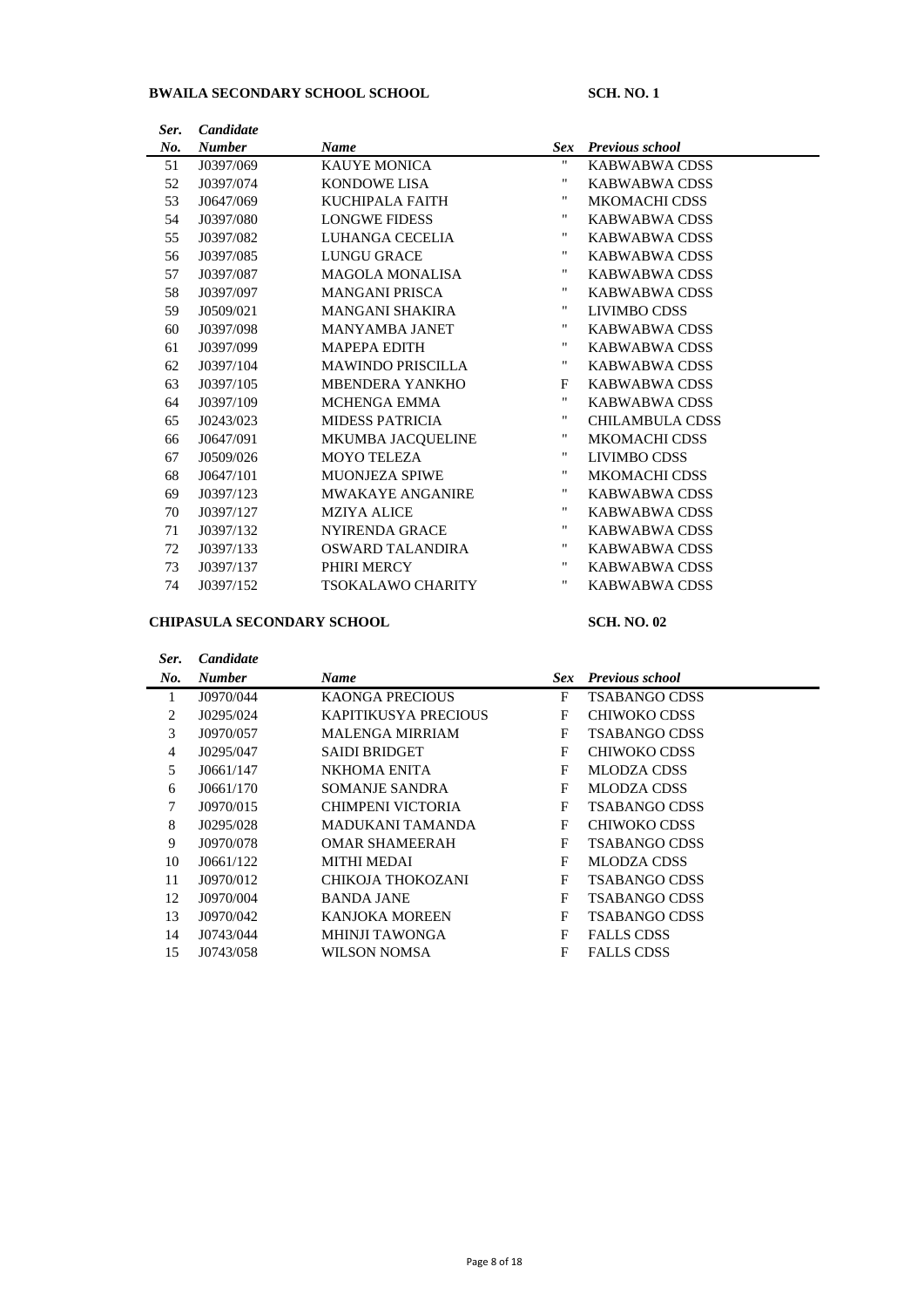## KANG'OMA SEC SCHOOL SCH. NO. 03

| Ser. | <i>Candidate</i> |                             |            |                        |
|------|------------------|-----------------------------|------------|------------------------|
| No.  | <b>Number</b>    | <b>Name</b>                 | <b>Sex</b> | <b>Previous school</b> |
| 1    | J0617/089        | <b>MASOMPHA JACOB</b>       | M          | MCHITANJIRU CDSS       |
| 2    | J0617/071        | <b>GUTSU DAVID</b>          | M          | MCHITANJIRU CDSS       |
| 3    | J0617/079        | KASAPHIRA BENARD            | M          | MCHITANJIRU CDSS       |
| 4    | J0617/104        | PENSULO GREGORY             | M          | MCHITANJIRU CDSS       |
| 5    | J0617/106        | POYA FRANK                  | М          | MCHITANJIRU CDSS       |
| 6    | J0617/063        | CHAYALA ELIJAH CHIMWEMWE    | M          | MCHITANJIRU CDSS       |
| 7    | J0617/075        | <b>JULIUS PRECIOUS</b>      | M          | MCHITANJIRU CDSS       |
| 8    | J0617/099        | <b>NDIMBULE DAVIE</b>       | M          | MCHITANJIRU CDSS       |
| 9    | J0617/107        | RICHARD GRECIAN             | M          | MCHITANJIRU CDSS       |
| 10   | J0617/062        | <b>CHAWAWA MIKE</b>         | M          | MCHITANJIRU CDSS       |
| 11   | J0617/098        | <b>MWANDIRA WAKISA JOHN</b> | М          | MCHITANJIRU CDSS       |
| 12   | J0617/064        | <b>CHINYAMA KELVIN</b>      | М          | MCHITANJIRU CDSS       |

### **LINTHIPE SECONDRY SCHOOL SCH. NO. 04**

| Ser. | <i>Candidate</i> |                             |      |                        |
|------|------------------|-----------------------------|------|------------------------|
| No.  | <b>Number</b>    | <b>Name</b>                 | Sex- | <b>Previous school</b> |
|      | J8503/012        | <b>MPINGANJILA BEATRICE</b> | F    | LINTHIPE SECONDARY ODL |
| 2    | J0320/006        | <b>CHANGAMIRE LEGINA</b>    | F    | DZENZA CDSS            |
| 3    | J0320/022        | SAOPA TALANDIRA             | F    | DZENZA CDSS            |
| 4    | J0320/004        | <b>BENJAMIN SALOMY</b>      | F    | <b>DZENZA CDSS</b>     |
| 5    | J0320/007        | CHAVUNGA MAYAMIKO           | F    | DZENZA CDSS            |
| 6    | J8503/037        | NDAIPALERO YOBESI           | М    | LINTHIPE SECONDARY ODL |
| 7    | J8503/028        | DIAMIANO MALACK             | М    | LINTHIPE SECONDARY ODL |
| 8    | J8503/026        | CHIPANGANO EDWIN            | М    | LINTHIPE SECONDARY ODL |
| 9    | J0320/057        | THOMAS PEMPHERO             | M    | DZENZA CDSS            |
| 10   | J0320/045        | <b>MOYENDA MOSES</b>        | М    | <b>DZENZA CDSS</b>     |
| 11   | J0320/054        | SIKALI RABSON               | М    | DZENZA CDSS            |
| 12   | J0320/030        | CHEKANI MANUEL D            | М    | DZENZA CDSS            |
| 13   | J0320/039        | <b>KANAMA ZACHEUS</b>       | М    | DZENZA CDSS            |

### **MADZANJE SEC. SCH SCHOOL SCH. NO. 05**

# *Ser. Candidate No. Number Name Sex Previous school* 1 J8541/031 MATOLA RALPHAEL M MADZANJE SECONDARY ODL J8541/003 CHIMANGENI ANNA DINALA F MADZANJE SECONDARY ODL J8541/007 MAGOMBO LOYCE F MADZANJE SECONDARY ODL J8541/008 MAKAWA CHIPPO F MADZANJE SECONDARY ODL

### **MKANDA SECONDARY SCHOOL SCH. NO. 06**

| Ser. | <i>Candidate</i> |                          |   |                            |
|------|------------------|--------------------------|---|----------------------------|
| No.  | <b>Number</b>    | <b>Name</b>              |   | <b>Sex</b> Previous school |
|      | J0645/009        | DZIKAWANDA ALINAFE       | F | <b>MKANDA CDSS</b>         |
|      | J0645/012        | <b>GIFT CAROLINE</b>     | F | <b>MKANDA CDSS</b>         |
|      | J0645/015        | <b>KAASUNGA LOVENESS</b> | F | <b>MKANDA CDSS</b>         |
| 4    | J0645/008        | <b>DAKA IREEN</b>        | F | <b>MKANDA CDSS</b>         |
|      | J0645/022        | <b>MTAMBE SHAKIRA</b>    | F | <b>MKANDA CDSS</b>         |
| h.   | J8060/036        | <b>MOLOSI ELITA</b>      | F | MKANDA SECONDARY ODL       |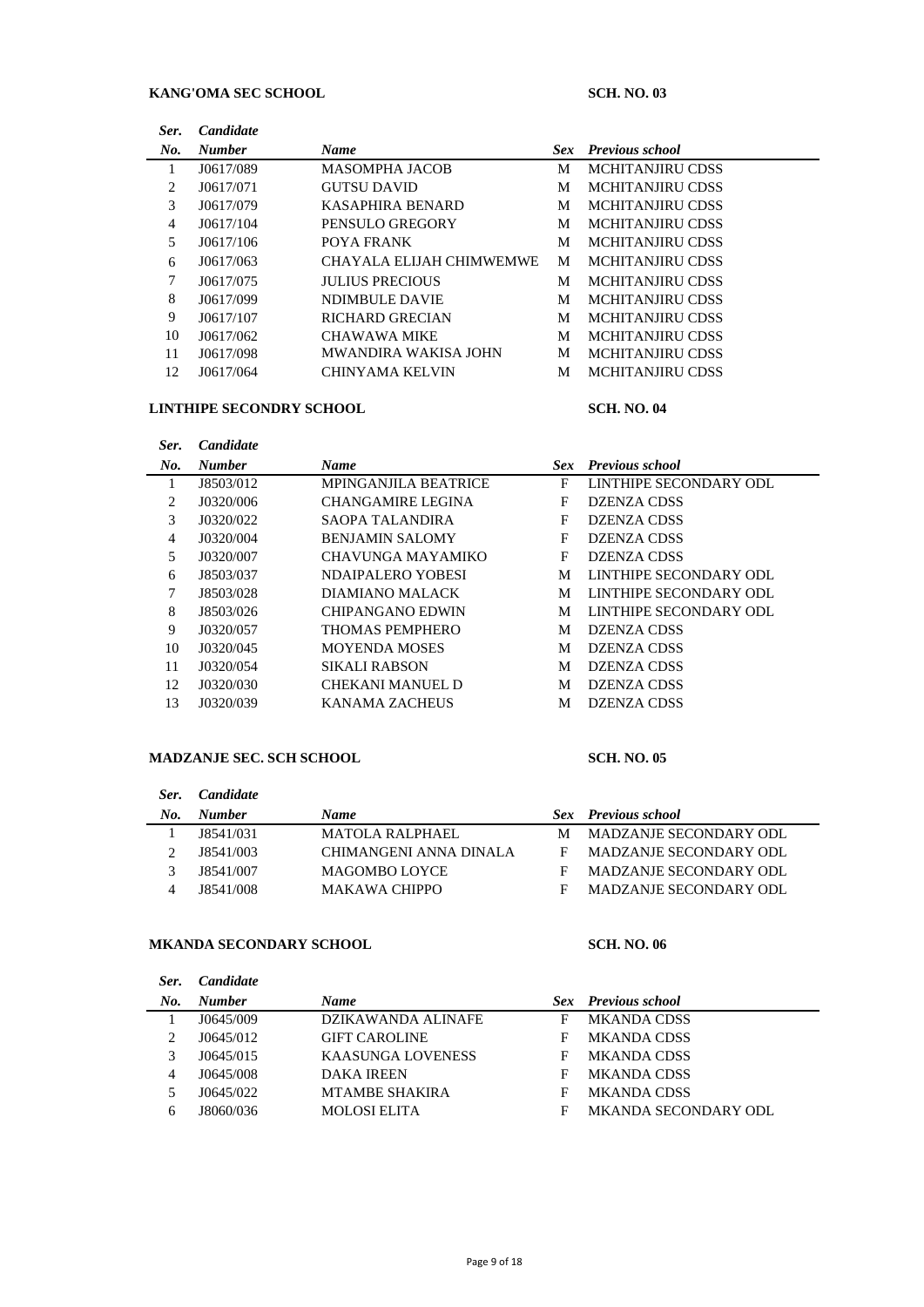# **MKWICHI SECONDARY SCHOOL SCH. NO. 07**

| Ser.           | Candidate     |                          |              |                        |
|----------------|---------------|--------------------------|--------------|------------------------|
| No.            | <b>Number</b> | Name                     | <b>Sex</b>   | <b>Previous school</b> |
| $\mathbf{1}$   | J0655/052     | <b>MUSHANI CECILIA</b>   | F            | <b>CHIGONEKA CDSS</b>  |
| 2              | J0655/027     | <b>HERBERT CATHERINE</b> | F            | <b>CHIGONEKA CDSS</b>  |
| 3              | J0257/014     | CHIMKONDA FELIYA         | F            | <b>CHIMUTU II CDSS</b> |
| $\overline{4}$ | J0257/006     | <b>BENDER VANESSA</b>    | F            | <b>CHIMUTU II CDSS</b> |
| 5              | J0257/042     | <b>MACHILIKA GRACE</b>   | F            | <b>CHIMUTU II CDSS</b> |
| 6              | J0805/007     | CHAMANGWANA CHIFUNDO     | F            | KAMUZU PALACE CDSS     |
| 7              | J0397/127     | <b>MZIYA ALICE</b>       | F            | <b>KABWABWA CDSS</b>   |
| 8              | J0647/091     | MKUMBA JACQUELINE        | F            | <b>MKOMACHI CDSS</b>   |
| 9              | J0397/106     | <b>MBEWE ANNIE</b>       | F            | KABWABWA CDSS          |
| 10             | J0397/124     | MWAMBONGO LIDY           | $\mathbf{F}$ | KABWABWA CDSS          |
| 11             | J0655/073     | ZIMOLA CHIMWEMWE         | $\mathbf{F}$ | <b>CHIGONEKA CDSS</b>  |
| 12             | J0397/079     | <b>LIMAU MEMORY</b>      | $\mathbf{F}$ | KABWABWA CDSS          |
| 13             | J0397/052     | <b>JOHN ESTHER</b>       | $\mathbf{F}$ | <b>KABWABWA CDSS</b>   |
| 14             | J0397/010     | <b>BUTAO VERESS</b>      | F            | KABWABWA CDSS          |
| 15             | J0647/127     | <b>THOLE SUSAN</b>       | F            | <b>MKOMACHI CDSS</b>   |
| 16             | J0257/074     | <b>SADIK ANNE</b>        | F            | CHIMUTU II CDSS        |
| 17             | J0397/058     | <b>KAMALIZA BRIDGET</b>  | F            | KABWABWA CDSS          |
| 18             | J0397/142     | SAKA HANNAH              | F            | <b>KABWABWA CDSS</b>   |
| 19             | J0257/079     | <b>WYSON ANGELLA</b>     | F            | CHIMUTU II CDSS        |
| 20             | J0397/017     | <b>CHIBAKA PRAISE</b>    | F            | <b>KABWABWA CDSS</b>   |
| 21             | J0397/078     | <b>LEMANI BEATRICE</b>   | F            | <b>KABWABWA CDSS</b>   |
| 22             | J0397/092     | <b>MAKWAKWA OLESS</b>    | F            | <b>KABWABWA CDSS</b>   |
| 23             | J0397/118     | MTOCHA TAMANDANI         | F            | <b>KABWABWA CDSS</b>   |
| 24             | J0397/001     | <b>ADAM FALIDA</b>       | F            | <b>KABWABWA CDSS</b>   |
| 25             | J0397/095     | MALEMBA ANGELLA          | F            | <b>KABWABWA CDSS</b>   |
| 26             | J0397/139     | PHIRI SHALIN             | F            | <b>KABWABWA CDSS</b>   |
| 27             | J0972/004     | <b>BALUWA ASIYATU</b>    | F            | TSOKANKANANSI CDSS     |
| 28             | J0805/021     | <b>KHOLOWA PROGRESS</b>  | F            | KAMUZU PALACE CDSS     |
| 29             | J0397/111     | <b>MDZEKA TAMARA</b>     | F            | <b>KABWABWA CDSS</b>   |
| 30             | J0397/126     | MWENDA TEMWANANI S       | F            | <b>KABWABWA CDSS</b>   |
| 31             | J0397/128     | NYALAPA ASIYATU          | F            | <b>KABWABWA CDSS</b>   |
| 32             | J0397/006     | <b>BANDA PEMPHERO</b>    | F            | KABWABWA CDSS          |
| 33             | J0397/130     | <b>NYASULU FYNESS</b>    | F            | <b>KABWABWA CDSS</b>   |
| 34             | J0805/038     | PHIRI FLYNESS            | F            | KAMUZU PALACE CDSS     |
| 35             | J0397/061     | KAMWENDO AGATHA          | F            | KABWABWA CDSS          |
| 36             | J0397/101     | <b>MASINA MERVIS</b>     | $\mathbf{F}$ | <b>KABWABWA CDSS</b>   |
| 37             | J0397/146     | SINKHUTWA NATASHA        | F            | KABWABWA CDSS          |
| 38             | J0647/001     | <b>AUSTINE BRIDGET</b>   | F            | <b>KABWABWA CDSS</b>   |
| 39             | J0655/056     | <b>MZUNGU BRIDGET</b>    | F            | <b>CHIGONEKA CDSS</b>  |
| 40             | J0805/017     | <b>IMANI ZAINABUH</b>    | F            | KAMUZU PALACE CDSS     |
| 41             | J0397/125     | MWANYUMBU CHIMWEMWE      | F            | KABWABWA CDSS          |
| 42             | J0647/022     | CHIPUTULA MARTHA         | F            | <b>MKOMACHI CDSS</b>   |
| 43             | J0397/148     | <b>TEMBO CHRISTINA</b>   | F            | <b>KABWABWA CDSS</b>   |
| 44             | J0647/014     | <b>BOTOMAN PRISCA</b>    | F            | <b>MKOMACHI CDSS</b>   |
| 45             | J0397/030     | <b>CHIZWA MARTHA</b>     | F            | <b>KABWABWA CDSS</b>   |
| 46             | J0397/138     | PHIRI MIRRIAM            | F            | KABWABWA CDSS          |
| 47             | J0737/015     | <b>LUPOKA CARLORINE</b>  | F            | <b>MBVUNGUTI CDSS</b>  |
| 48             | J0257/033     | <b>JANGWA LONELY</b>     | F            | CHIMUTU II CDSS        |
| 49             | J0737/022     | <b>MGAWI ULEMU</b>       | F            | <b>MBVUNGUTI CDSS</b>  |
| 50             | J0397/005     | <b>BANDA JACQUELINE</b>  | F            | <b>KABWABWA CDSS</b>   |
|                |               |                          |              |                        |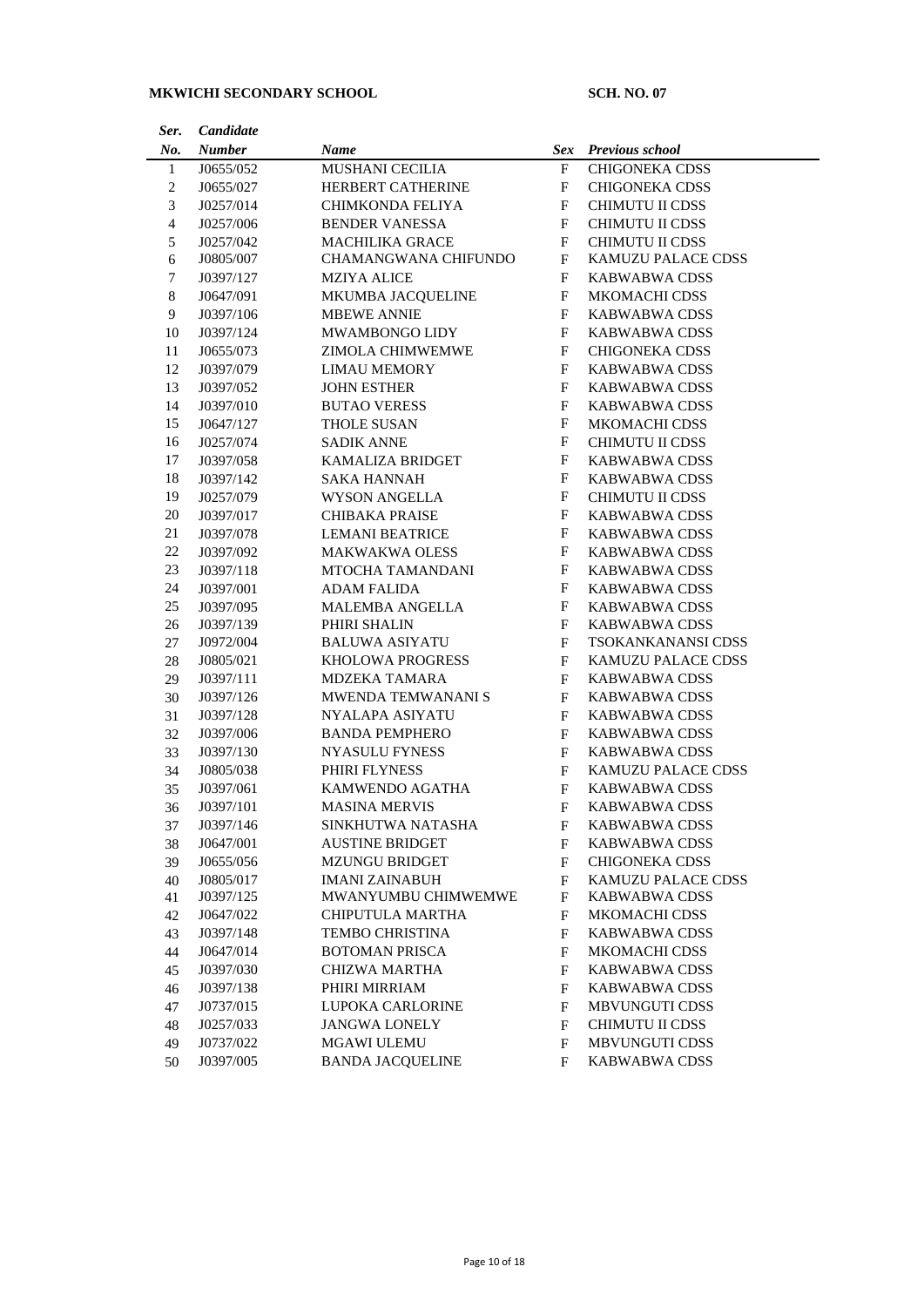# **MKWICHI SECONDARY SCHOOL SCH. NO. 07**

| Ser. | Candidate     |                            |              |                           |
|------|---------------|----------------------------|--------------|---------------------------|
| No.  | <b>Number</b> | Name                       | Sex          | <b>Previous school</b>    |
| 51   | J0397/021     | CHIMTENGO TAMANDANI        | F            | <b>KABWABWA CDSS</b>      |
| 52   | J0397/041     | <b>GAMA PRISCA</b>         | F            | KABWABWA CDSS             |
| 53   | J0647/024     | <b>CHISALE LENNIE</b>      | F            | <b>MKOMACHI CDSS</b>      |
| 54   | J0647/106     | <b>NGALANDE RUTH</b>       | F            | <b>MKOMACHI CDSS</b>      |
| 55   | J0257/066     | NKHOMA TAWINA              | F            | CHIMUTU II CDSS           |
| 56   | J0805/035     | NYIKA VYALEMA              | F            | KAMUZU PALACE CDSS        |
| 57   | J0397/136     | PHIRI EMMA                 | F            | <b>KABWABWA CDSS</b>      |
| 58   | J0655/033     | <b>MAGOOLA VESTER</b>      | $\mathbf{F}$ | <b>CHIGONEKA CDSS</b>     |
| 59   | J0805/003     | <b>BANDA MERCY</b>         | $\mathbf{F}$ | KAMUZU PALACE CDSS        |
| 60   | J0805/019     | KADAMMANJA PAULINE         | F            | KAMUZU PALACE CDSS        |
| 61   | J0972/020     | <b>KASOKEZA MARTHA</b>     | F            | TSOKANKANANSI CDSS        |
| 62   | J0397/027     | <b>CHITHUMBA IVY</b>       | F            | KABWABWA CDSS             |
| 63   | J0397/151     | TSIKU VERONICA             | F            | KABWABWA CDSS             |
| 64   | J0647/129     | <b>UPINDI MANESS</b>       | F            | MKOMACHI CDSS             |
| 65   | J0257/141     | <b>SAUDI CHISOMO</b>       | М            | <b>CHIMUTU II CDSS</b>    |
| 66   | J0805/067     | <b>KATSEKERA DAVID</b>     | M            | KAMUZU PALACE CDSS        |
| 67   | J0655/115     | <b>MATIKO JIMMY</b>        | M            | <b>CHIGONEKA CDSS</b>     |
| 68   | J0805/049     | <b>BANDA BLESSINGS</b>     | M            | KAMUZU PALACE CDSS        |
| 69   | J0257/137     | PHISO MADALITSO            | M            | CHIMUTU II CDSS           |
| 70   | J0972/055     | <b>GILBERT RONALD</b>      | М            | TSOKANKANANSI CDSS        |
| 71   | J0257/114     | KONDWANI CHIKUMBUTSO       | M            | CHIMUTU II CDSS           |
| 72   | J0655/100     | <b>KANGONI FRAZER</b>      | M            | <b>CHIGONEKA CDSS</b>     |
| 73   | J0655/103     | KAUNDA BENJAMIN            | М            | <b>CHIGONEKA CDSS</b>     |
| 74   | J0972/054     | CHIULIKA MAXWELL           | М            | <b>TSOKANKANANSI CDSS</b> |
| 75   | J0805/081     | <b>NKHOMA FRANCIS</b>      | М            | KAMUZU PALACE CDSS        |
| 76   | J0655/093     | <b>HARRY JAMES</b>         | М            | <b>CHIGONEKA CDSS</b>     |
| 77   | J0257/107     | <b>KANJUZI VICTOR</b>      | М            | CHIMUTU II CDSS           |
| 78   | J0647/138     | <b>BANDA STEVEN</b>        | М            | <b>MKOMACHI CDSS</b>      |
| 79   | J0655/139     | <b>SOMBA FELIX MARTIN</b>  | M            | <b>CHIGONEKA CDSS</b>     |
| 80   | J0737/098     | <b>SAUKE SAIDI</b>         | M            | MBVUNGUTI CDSS            |
| 81   | J0655/084     | <b>BIYOTI JACOB</b>        | М            | <b>CHIGONEKA CDSS</b>     |
| 82   | J0805/070     | <b>KENALA BLESSINGS</b>    | M            | KAMUZU PALACE CDSS        |
| 83   | J0257/118     | <b>MADULIRA PALU</b>       | М            | CHIMUTU II CDSS           |
| 84   | J0397/175     | <b>CHARLIE EMMANUEL</b>    | М            | <b>KABWABWA CDSS</b>      |
| 85   | J0805/087     | <b>STAMBULI JULIUS</b>     | М            | KAMUZU PALACE CDSS        |
| 86   | J0397/203     | <b>JOSSIE CHRISPINE</b>    | М            | <b>KABWABWA CDSS</b>      |
| 87   | J0737/062     | <b>KAKHOBWE ERICK</b>      | M            | MBVUNGUTI CDSS            |
| 88   | J0257/090     | <b>CHALANDA LOUIS</b>      | M            | CHIMUTU II CDSS           |
| 89   | J0257/133     | <b>NOWA VINCENT</b>        | M            | <b>CHIMUTU II CDSS</b>    |
| 90   | J0805/063     | KAIWALIKA DENNIS           | М            | KAMUZU PALACE CDSS        |
| 91   | J0397/183     | <b>CHING'ANIPA FRANCIS</b> | M            | <b>KABWABWA CDSS</b>      |
| 92   | J0397/188     | <b>DZOOLE AMOS</b>         | М            | <b>KABWABWA CDSS</b>      |
| 93   | J0647/210     | MANKHWALA EMMANUEL         | M            | MKOMACHI CDSS             |
| 94   | J0257/094     | DZIKO DAVID                | M            | CHIMUTU II CDSS           |
| 95   | J0647/208     | <b>MALIKITA CARLOS</b>     | M            | MKOMACHI CDSS             |
| 96   | J0737/071     | KWENDA MALACHI             | M            | <b>MBVUNGUTI CDSS</b>     |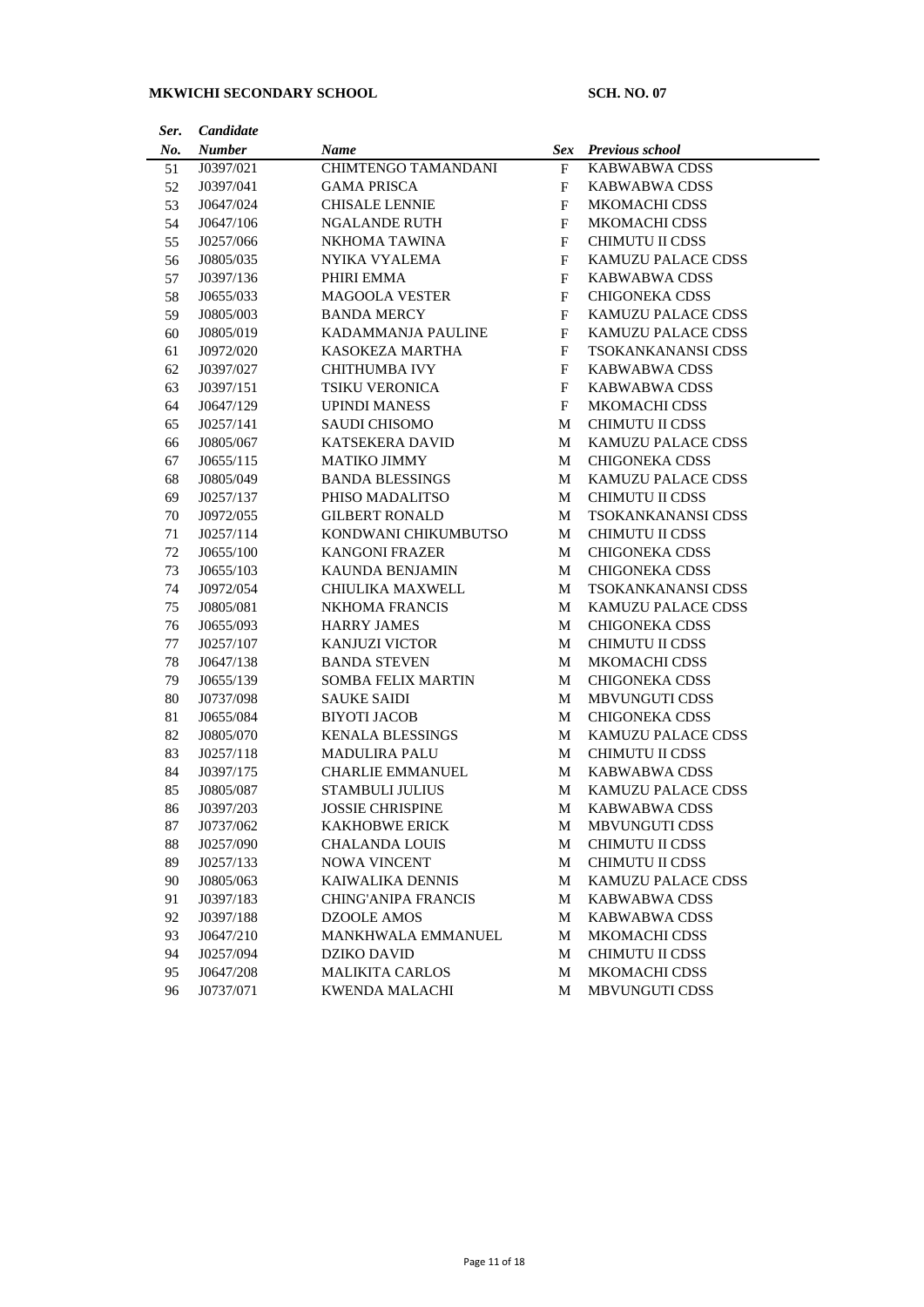# **MTAKATAKA SECONDARY SCHHOL SCH. NO. 08**

| <b>Candidate</b> |                         |   |                            |
|------------------|-------------------------|---|----------------------------|
| <b>Number</b>    | <b>Name</b>             |   | <b>Sex</b> Previous school |
| J0712/055        | <b>MPULULA JOSEPHY</b>  | М | MTAKATAKA CDSS             |
| J0712/041        | <b>GREVAZIO LEVISON</b> | M | MTAKATAKA CDSS             |
| J0712/042        | ISAAC FRANK MTAMBALIKA  |   | M MTAKATAKA CDSS           |
| J0712/062        | VINCENT MATHIAS         | M | MTAKATAKA CDSS             |
| 10712/033        | <b>AMIEL DAN</b>        | м | MTAKATAKA CDSS             |
|                  |                         |   |                            |

### **NACHITHEME SEC SCHOOL SCH. NO. 09**

| Ser. | <i>Candidate</i> |                       |   |                            |  |
|------|------------------|-----------------------|---|----------------------------|--|
| No.  | <b>Number</b>    | <b>Name</b>           |   | <b>Sex</b> Previous school |  |
|      | J0399/082        | YOHANE LAMECK         | М | KABWAZI CDSS               |  |
|      | J0399/079        | <b>VINCENT MIKE</b>   | М | KABWAZI CDSS               |  |
|      | J0399/053        | <b>CHITSINDE GIFT</b> | М | KABWAZI CDSS               |  |
| 4    | J0399/068        | <b>MATEYU CASSAN</b>  | М | KABWAZI CDSS               |  |
|      | J0399/050        | CHIMPHONDA BECK       | М | KABWAZI CDSS               |  |

### **NALIKULE DEM SEC SCHOOL SCH. NO. 10**

| Ser. | <b>Candidate</b> |                        |   |                            |
|------|------------------|------------------------|---|----------------------------|
| No.  | <b>Number</b>    | <b>Name</b>            |   | <b>Sex</b> Previous school |
| 1    | J0564/136        | VAYISONI PATRIC        | M | <b>MALIKHA CDSS</b>        |
| 2    | J0564/135        | THOM MADALITSO         | M | <b>MALIKHA CDSS</b>        |
| 3    | J0564/059        | ALICK MAGANIZO         | М | <b>MALIKHA CDSS</b>        |
| 4    | J0564/099        | KABWIRA BLESSINGS      | M | <b>MALIKHA CDSS</b>        |
| 5    | J0564/107        | <b>KAPUTA AUBREY</b>   | M | <b>MALIKHA CDSS</b>        |
| 6    | J0564/047        | ROBERT FELISTER        | F | <b>MALIKHA CDSS</b>        |
| 7    | J0564/058        | <b>ZIKAGWA EVELESS</b> | F | <b>MALIKHA CDSS</b>        |
| 8    | J0564/057        | WILSON ELINATI         | F | <b>MALIKHA CDSS</b>        |
| 9    | J0564/028        | KAPYANGA LONJEZO       | F | <b>MALIKHA CDSS</b>        |
| 10   | J0564/048        | <b>SAIDI RUTH</b>      | F | <b>MALIKHA CDSS</b>        |
|      |                  |                        |   |                            |

### **NAMITETE SEC SCHOOL SCH. NO. 11**

| Ser. | Candidate     |                |   |                            |
|------|---------------|----------------|---|----------------------------|
| No.  | <b>Number</b> | <b>Name</b>    |   | <b>Sex</b> Previous school |
|      | J(0455/118)   | LUWERA GRECIAN | М | KASIYA CDSS                |

## **NSARU DAY SEC SCHOOL SCH. NO. 12**

| Ser. | <i>Candidate</i> |                        |   |                            |
|------|------------------|------------------------|---|----------------------------|
| No.  | <b>Number</b>    | <b>Name</b>            |   | <b>Sex Previous</b> school |
|      | J(0461/112)      | <b>MOYENDA ELIYAMU</b> | М | KATSUMWA CDSS              |
|      | J0461/097        | <b>JIM VERSON</b>      | М | KATSUMWA CDSS              |
|      | J0395/046        | <b>BENISONI NOWA</b>   | М | KABUTHU CDSS               |
| 4    | J0395/056        | <b>EDWIN CONEX</b>     | М | KABUTHU CDSS               |
|      |                  |                        |   |                            |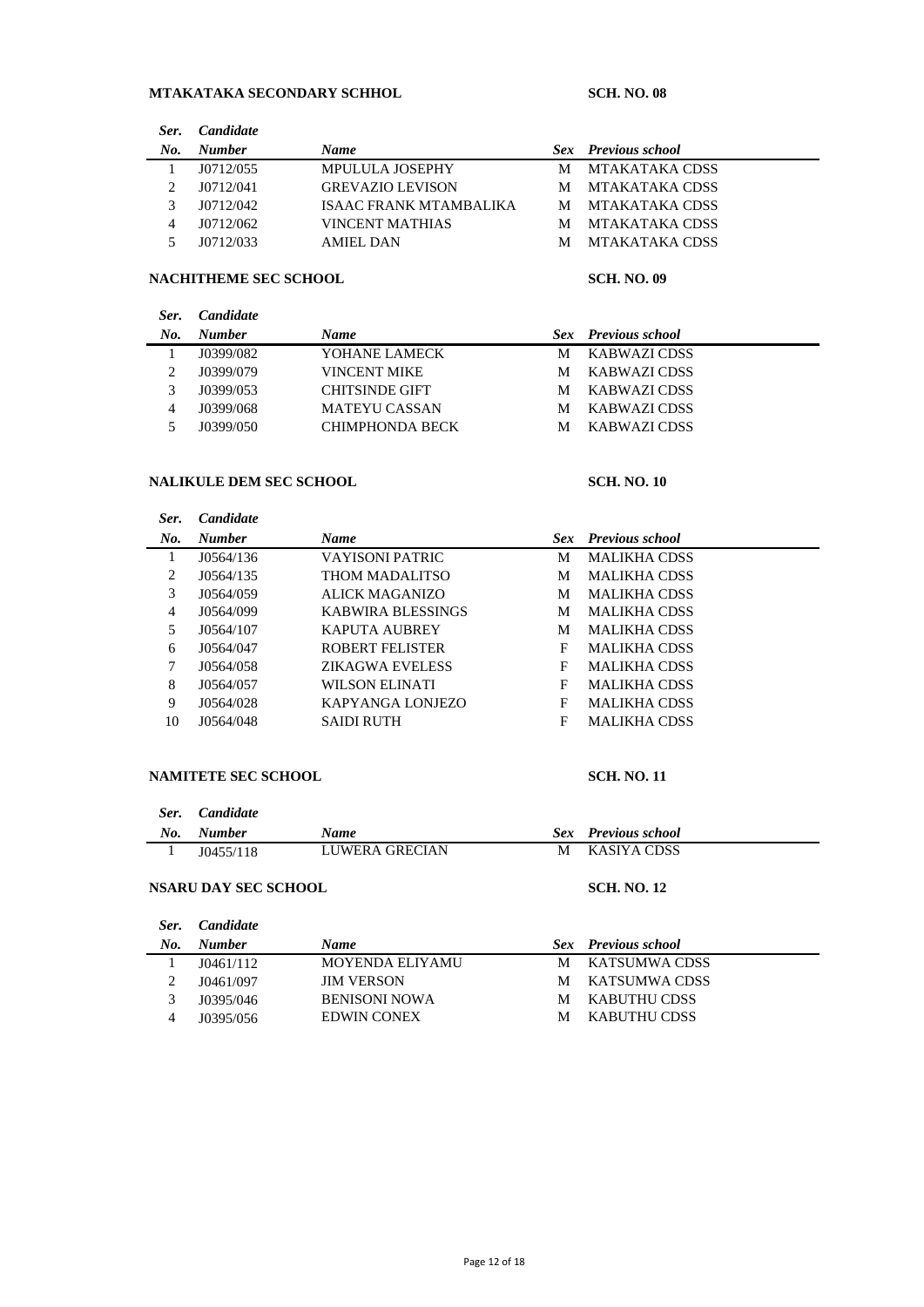## **CHINGALE DAY SECONDARY SCHOOL SCH. NO. 01**

*Ser. Candidate*

| No. | <b>Number</b> | <b>Name</b>             | <b>Sex</b> | <b>Previous school</b>        |
|-----|---------------|-------------------------|------------|-------------------------------|
|     | J8016/061     | CHAUTSI NASTANZIO       | М          | CHINGALE SECONDARY ODL        |
| 2   | J8016/072     | KAMBEWA JOHN            | "          | <b>CHINGALE SECONDARY ODL</b> |
| 3   | J8016/075     | <b>KASONDE ROMAN</b>    |            | CHINGALE SECONDARY ODL        |
| 4   | J8016/081     | <b>MAKASU COSTER</b>    |            | <b>CHINGALE SECONDARY ODL</b> |
| 5   | J8016/087     | MILANZI INNOCENT        |            | CHINGALE SECONDARY ODL        |
| 6   | J8016/089     | NYATI YUSUF             | "          | CHINGALE SECONDARY ODL        |
| 7   | J8016/097     | <b>SANI ELLIAS</b>      |            | CHINGALE SECONDARY ODL        |
| 8   | J8016/099     | <b>SINOYA MATICK</b>    | .,         | <b>CHINGALE SECONDARY ODL</b> |
| 9   | J8016/100     | <b>STAUBIH MEDSON</b>   |            | CHINGALE SECONDARY ODL        |
| 10  | J8016/005     | <b>ANDREW CHIMWEMWE</b> | F          | CHINGALE SECONDARY ODL        |
| 11  | J8016/007     | <b>BIBA GROLIA</b>      | "          | CHINGALE SECONDARY ODL        |
| 12  | J8016/014     | <b>GOMIWA MERIA</b>     |            | CHINGALE SECONDARY ODL        |
| 13  | J8016/031     | <b>MALUWA FATIMA</b>    | .,         | CHINGALE SECONDARY ODL        |
| 14  | J8016/034     | MLELEMBA LETISHA        | .,         | <b>CHINGALE SECONDARY ODL</b> |
| 15  | J8016/044     | <b>SIBALE MARTHA</b>    |            | <b>CHINGALE SECONDARY ODL</b> |
| 16  | J8016/051     | WYSON ESTHER            | ,,         | CHINGALE SECONDARY ODL        |

### **MAJUNI DAY SECONDARY SCHOOL SCH. NO. 02**

| Ser.<br>No. | <i>Candidate</i><br><b>Number</b> | <b>Name</b>    |   | <b>Sex</b> Previous school  |
|-------------|-----------------------------------|----------------|---|-----------------------------|
|             | J8048/025                         | ANOTI JONAS    |   | MAJUNI SECONDARY ODL        |
|             | J8048/047                         | PHIRI INNOCENT | " | <b>MAJUNI SECONDARY ODL</b> |
|             | 18048/016                         | SAIDI MEMORY   | F | <b>MAJUNI SECONDARY ODL</b> |

## **MALINDI DAY SECONDARY SCHOOL SCH. NO. 03**

| Ser. | <i>Candidate</i> |                    |    |                     |  |
|------|------------------|--------------------|----|---------------------|--|
| No.  | <b>Number</b>    | <b>Name</b>        |    | Sex Previous school |  |
|      | J1506/015        | <b>JERE MONICA</b> | E  | - SADZI CDSS        |  |
|      | J1506/019        | KASSIM RASHIDAH    | ., | <b>SADZI CDSS</b>   |  |

### **MPIRI DAY SECONDARY SCHOOL. SCH. NO. 04**

| Ser.<br>No. | Candidate<br><b>Number</b> | Name            |                   | <b>Sex</b> Previous school |
|-------------|----------------------------|-----------------|-------------------|----------------------------|
|             | 18701/003                  | DAWA HILDA      |                   | MPIRI SECONDARY ODL        |
|             | 18701/004                  | IBRAHIM SHAKIRA | $^{\prime\prime}$ | MPIRI SECONDARY ODL        |

### **LIWONDE DAY SECONDARY SCHOOL SCH. NO. 05**

| Ser. | <b>Candidate</b> |                         |   |                            |
|------|------------------|-------------------------|---|----------------------------|
| No.  | <b>Number</b>    | Name                    |   | <b>Sex</b> Previous school |
|      | J0517/139        | KACHEYO DANIEL          | М | LIWONDE CDSS               |
|      | J0517/166        | <b>MKUMBA NOEL</b>      | " | LIWONDE CDSS               |
|      | J0517/176        | SAMBULANI ZUZE          | " | LIWONDE CDSS               |
| 4    | J0517/013        | <b>BUTHWA RACHEAL</b>   | F | LIWONDE CDSS               |
|      | J0517/057        | <b>LABEKA HAPPINESS</b> | " | LIWONDE CDSS               |
|      |                  |                         |   |                            |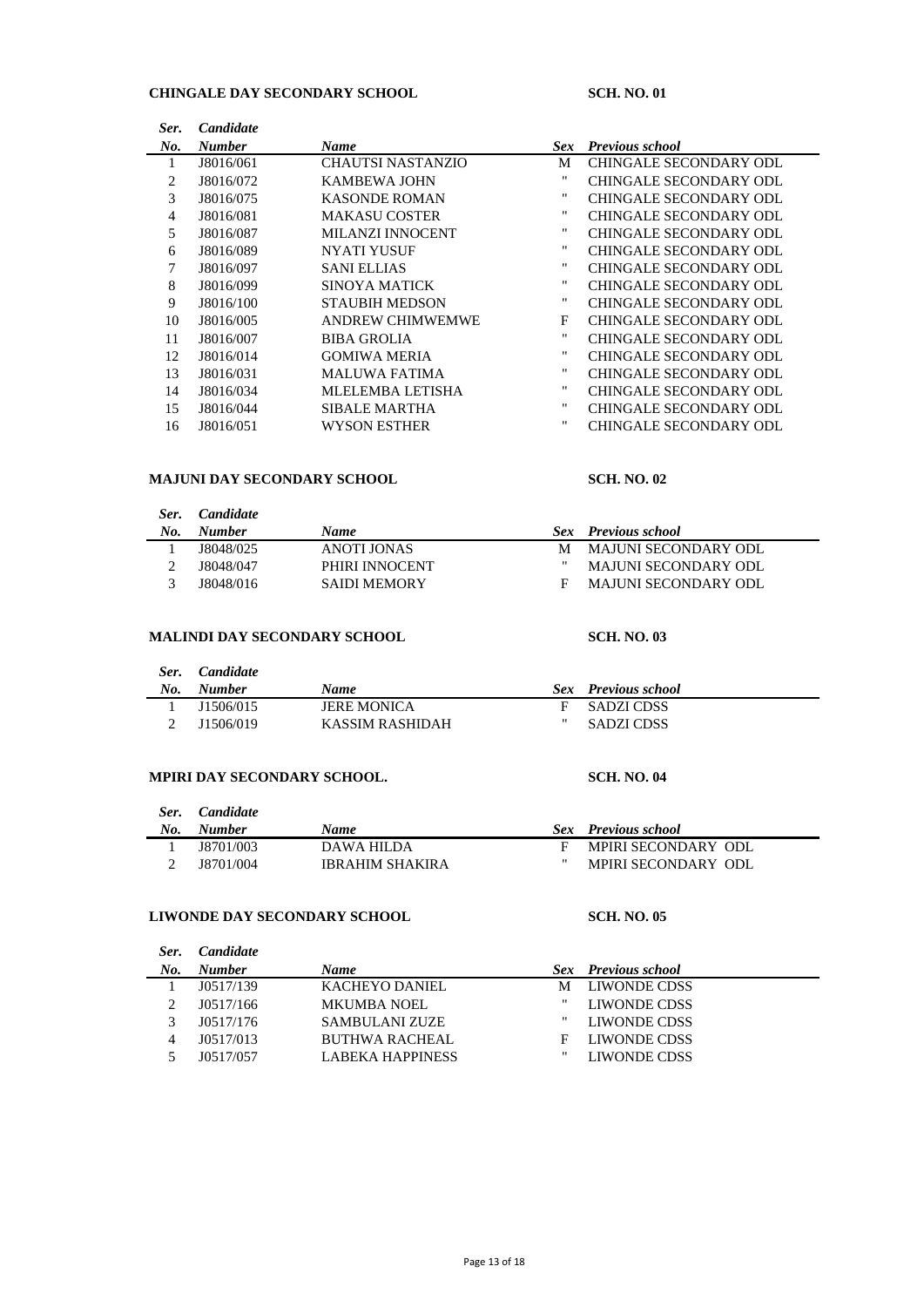## **CHIWALE SECONDARY SCHOOL SCH. NO. 01**

| Ser. | <b>Candidate</b> |                           |      |                        |
|------|------------------|---------------------------|------|------------------------|
| No.  | ID               | <b>Name</b>               | Sex- | <b>Previous School</b> |
|      | J0238/059        | CHATAMA JOHN              | М    | <b>CHIKONDE CDSS</b>   |
|      | J0238/066        | <b>DONDA EDISON</b>       | "    | <b>CHIKONDE CDSS</b>   |
| 3    | J0238/072        | JAILOSI JUSTIN            | "    | <b>CHIKONDE CDSS</b>   |
| 4    | J0238/075        | <b>JUMA STANLY</b>        | "    | <b>CHIKONDE CDSS</b>   |
|      | J0238/080        | <b>KALICHERO BRIGHT</b>   | "    | <b>CHIKONDE CDSS</b>   |
| 6    | J0238/088        | <b>MANDA ANTHONY</b>      | "    | <b>CHIKONDE CDSS</b>   |
|      | J0238/091        | <b>MASHONGA BLESSINGS</b> | "    | <b>CHIKONDE CDSS</b>   |
| 8    | J0238/037        | <b>MKANDAWIRE LERATO</b>  | F    | <b>CHIKONDE CDSS</b>   |
| 9    | J1194/019        | ROBERT CHRISSY            | "    | LIGOWE CDSS            |

### **CHRISTIAN LIEBIG SECONDARY SCHOOL SCH. NO. 02**

| Ser. | Pupil         |                         |                   |                            |
|------|---------------|-------------------------|-------------------|----------------------------|
| No.  | <b>Number</b> | Pupil Name              |                   | <b>Sex</b> Previous School |
|      | J0618/054     | <b>FRAZER JAMES</b>     | М                 | <b>MDEKA CDSS</b>          |
| 2    | J0618/071     | KUTSOKWE VINCENT        | "                 | <b>MDEKA CDSS</b>          |
| 3    | J0618/081     | PETER ELIAS             | $^{\prime\prime}$ | <b>MDEKA CDSS</b>          |
| 4    | J0618/001     | <b>ASSAN JANE</b>       | F                 | <b>MDEKA CDSS</b>          |
| 5    | J0618/002     | <b>BAMUS CHIFUNIRO</b>  | $^{\prime\prime}$ | <b>MDEKA CDSS</b>          |
| 6    | J0618/022     | <b>MATENGO LITNESS</b>  | $^{\prime\prime}$ | <b>MDEKA CDSS</b>          |
| 7    | J0618/025     | <b>MKWELA CHRISTINA</b> | $^{\prime\prime}$ | <b>MDEKA CDSS</b>          |
| 8    | J0618/038     | SIMPOKOLWE FAITH        | $^{\dagger}$      | <b>MDEKA CDSS</b>          |

### **DZUMILA SECONDARY SCHOOL SCH. NO. 03**

| Ser. | Pupil |
|------|-------|
|------|-------|

| No. | <b>Number</b> | <b>Pupil Name</b> | <b>Sex</b> Previous School |
|-----|---------------|-------------------|----------------------------|
|     | 10188/011     | CHIROMBO PEMPHERO | BWABWALI CDSS              |
|     | 10188/044     | SAMU ALINAFE      | <b>BWABWALI CDSS</b>       |

### **NJAMBA SECONDARY SCHOOL SCH. NO. 04**

| Ser.           | Pupil         |                          |                    |                        |
|----------------|---------------|--------------------------|--------------------|------------------------|
| No.            | <b>Number</b> | <b>Pupil Name</b>        | Sex                | <b>Previous School</b> |
| 1              | J0942/063     | <b>BANDA ALLAN</b>       | М                  | <b>ST PIUS CDSS</b>    |
| 2              | J0942/067     | <b>CHAFUKIRA HAZWELL</b> | $\pmb{\mathsf{H}}$ | <b>ST PIUS CDSS</b>    |
| 3              | J0818/027     | CHIPHWANYA JOEL          |                    | <b>NJAMBA CDSS</b>     |
| $\overline{4}$ | J0818/032     | <b>ITIKANI ALEX</b>      | "                  | <b>NJAMBA CDSS</b>     |
| 5              | J0818/041     | <b>MEREKA HOPE</b>       | "                  | <b>NJAMBA CDSS</b>     |
| 6              | J0942/006     | CHAWAWA CHIFUNDO         | F                  | <b>ST PIUS CDSS</b>    |
| 7              | J0818/002     | <b>CHIMALA PRAISE</b>    | $^{\bullet}$       | <b>NJAMBA CDSS</b>     |
| 8              | J0942/012     | CHIZUMA CECILIA          |                    | <b>ST PIUS CDSS</b>    |
| 9              | J0942/014     | DICKSON CATHERINE        | $^{\prime\prime}$  | <b>ST PIUS CDSS</b>    |
| 10             | J0942/027     | <b>KATUNDA LUCY</b>      |                    | <b>ST PIUS CDSS</b>    |
| 11             | J0942/031     | KUNJAWA JACQUELINE       | $^{\prime\prime}$  | <b>ST PIUS CDSS</b>    |
| 12             | J0942/034     | <b>MAKHWIRA VANESSA</b>  | $\mathbf{H}$       | <b>ST PIUS CDSS</b>    |
| 13             | J0942/036     | <b>MANDA JUDITH</b>      |                    | <b>ST PIUS CDSS</b>    |
| 14             | J0818/020     | <b>MUSSA MEMORY</b>      |                    | <b>NJAMBA CDSS</b>     |
| 15             | J0942/052     | NYONI TINALI             |                    | <b>ST PIUS CDSS</b>    |
| 16             | J0942/058     | <b>SOLOMON GRACE</b>     | $^{\prime\prime}$  | ST PIUS CDSS           |
|                |               |                          |                    |                        |

## **SOCHE HILL SECONDARY SCHOOL SCH. NO. 05**

L,

|     | Ser. Pupil    |                      |   |                            |
|-----|---------------|----------------------|---|----------------------------|
| No. | <b>Number</b> | <b>Pupil Name</b>    |   | <b>Sex</b> Previous School |
|     | J0762/056     | <b>SINGANO JAMES</b> | М | NAMAME CDSS                |
|     | J0762/046     | <b>MBENJE JAMES</b>  | " | <b>NAMAME CDSS</b>         |
|     | J0762/047     | MISESA ULADI         | " | <b>NAMAME CDSS</b>         |
|     | J0681/054     | <b>MUMBA DICK</b>    | " | <b>MPAPA CDSS</b>          |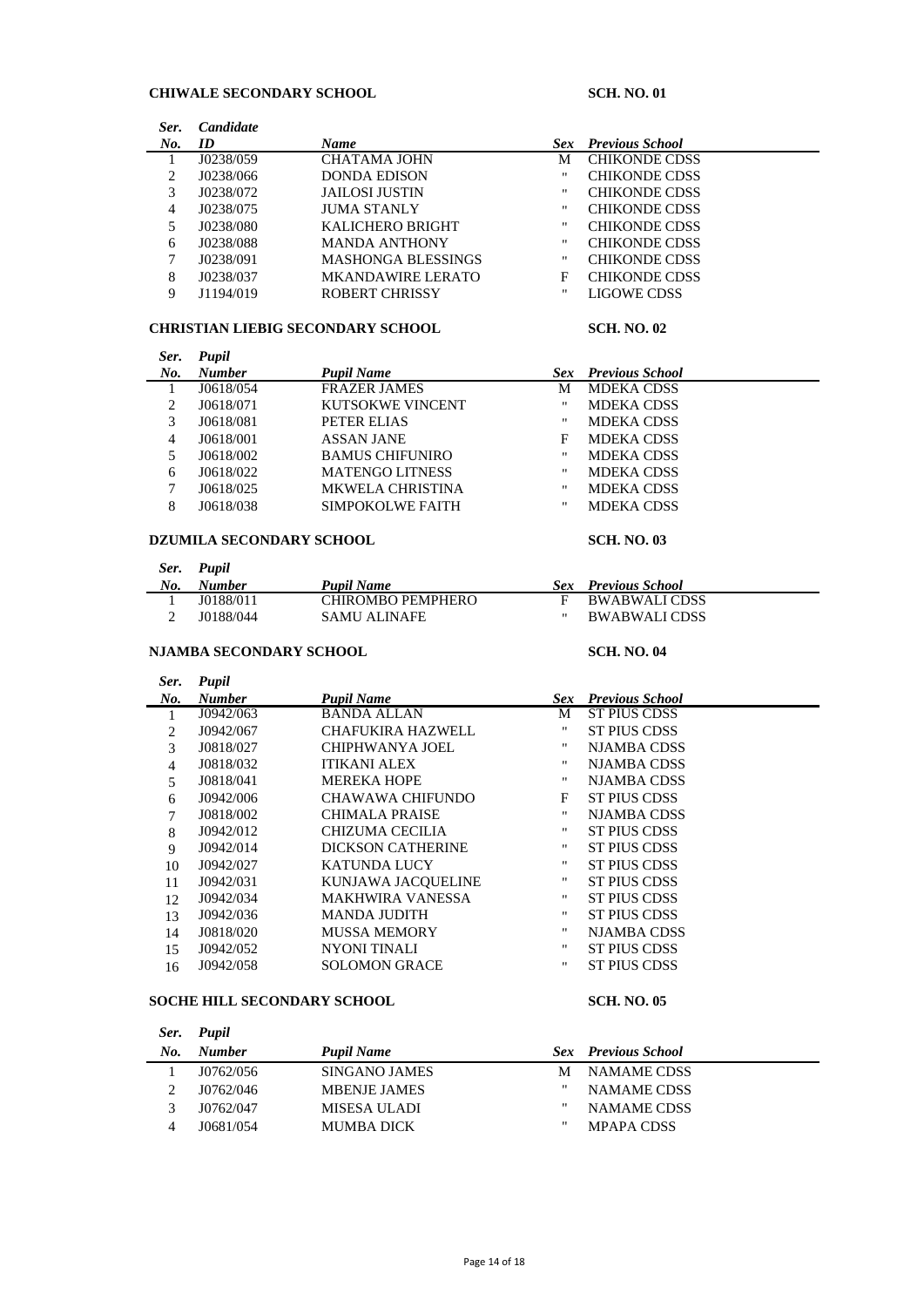# **CHAMBE SECONDARY SCHOOL SCH.NO.01**

|                | Ser.No Student ID | <b>Candidate Name</b>       | Sex          | <b>Previous School</b> |
|----------------|-------------------|-----------------------------|--------------|------------------------|
| 1              | J0660/040         | KHEMBO YAMIKANI             | M            | <b>MILONGA CDSS</b>    |
| 2              | J0660/042         | <b>MALOTO DICKSON</b>       | 11           | <b>MILONGA CDSS</b>    |
| 3              | J0660/051         | <b>NANDAYA LEVISON</b>      | "            | <b>MILONGA CDSS</b>    |
| $\overline{4}$ | J0660/055         | <b>SITIMA SILENCE</b>       | 11           | <b>MILONGA CDSS</b>    |
| 5              | J0660/001         | <b>CHIBWANA ESTHER</b>      | F            | <b>MILONGA CDSS</b>    |
| 6              | J0660/004         | <b>FESTON CHRISTINA</b>     | "            | <b>MILONGA CDSS</b>    |
| 7              | J0660/013         | <b>MAKULUNI JOYCE</b>       | 11           | <b>MILONGA CDSS</b>    |
| 8              | J0660/018         | <b>MKWAPATIRA RUTH</b>      | 11           | <b>MILONGA CDSS</b>    |
| 9              | J0660/019         | <b>M'MWALA FELIDA FELIX</b> | 11           | <b>MILONGA CDSS</b>    |
| 10             | J0660/020         | <b>MUHA CHIFUNDO</b>        | $\mathbf{H}$ | <b>MILONGA CDSS</b>    |
| 11             | J0660/021         | <b>NICKS ALICE</b>          | $\mathbf{H}$ | <b>MILONGA CDSS</b>    |
| 12             | J0660/022         | NTAPUNYA ENELESS            | $\mathbf{H}$ | <b>MILONGA CDSS</b>    |
| 13             | J0660/023         | NTOKOMA EDINA               | 11           | <b>MILONGA CDSS</b>    |
| 14             | J0660/024         | PINIFOLO ANNIE              | 11           | <b>MILONGA CDSS</b>    |
| 15             | J0660/025         | <b>SAMANJA BENADETA</b>     |              | <b>MILONGA CDSS</b>    |
|                |                   |                             |              |                        |

## **CHIKHWAZA SECONDARY SCHOOL SCH. NO. 02**

|                | Ser.No Student ID | <b>Candidate Name</b>   |                    | <b>Sex</b> Previous School     |
|----------------|-------------------|-------------------------|--------------------|--------------------------------|
| 1              | J0009/117         | <b>MUTHIPO JOSEPH</b>   | M                  | <b>CHAMBE SECONDARY SCHOOL</b> |
| 2              | J0009/134         | <b>SYMON GANIZANI</b>   | 11                 | <b>CHAMBE SECONDARY SCHOOL</b> |
| 3              | J0009/139         | WILSON ALEX             | 11                 | <b>CHAMBE SECONDARY SCHOOL</b> |
| $\overline{4}$ | J0073/069         | CHIWANDA RAPHAEL        | 11                 | NANSOMBA SECONDARY SCHOOL      |
| 5              | J0073/095         | <b>MALIKEBU OSCAR</b>   | 11                 | NANSOMBA SECONDARY SCHOOL      |
| 6              | J0073/120         | PHARAO SIMON            | 11                 | NANSOMBA SECONDARY SCHOOL      |
| 7              | J0009/002         | ALIMOYO TRICIA          | F                  | <b>CHAMBE SECONDARY SCHOOL</b> |
| 8              | J0009/011         | CHIPHAKA TRIZZER        | 11                 | CHAMBE SECONDARY SCHOOL        |
| 9              | J0009/014         | <b>CHITIMBE ALEFA</b>   | 11                 | <b>CHAMBE SECONDARY SCHOOL</b> |
| 10             | J0009/031         | LIKOSWE BEATRICE        | 11                 | <b>CHAMBE SECONDARY SCHOOL</b> |
| 11             | J0009/035         | <b>MALEKWA FAGESI</b>   | 11                 | CHAMBE SECONDARY SCHOOL        |
| 12             | J0009/048         | MWAZANGATI LINDA        | 11                 | <b>CHAMBE SECONDARY SCHOOL</b> |
| 13             | J0009/051         | NGWILIMA CHITSANZO      | 11                 | <b>CHAMBE SECONDARY SCHOOL</b> |
| 14             | J0009/058         | <b>SELEMANI GETRUDE</b> | 11                 | <b>CHAMBE SECONDARY SCHOOL</b> |
| 15             | J0009/063         | <b>TAIPI AMINA</b>      | 11                 | <b>CHAMBE SECONDARY SCHOOL</b> |
| 16             | J0073/026         | KWAKWALA TAKONDWA       | $\pmb{\mathsf{H}}$ | NANSOMBA SECONDARY SCHOOL      |
| 17             | J0073/041         | <b>MUGOMBE MPHATSO</b>  | 11                 | NANSOMBA SECONDARY SCHOOL      |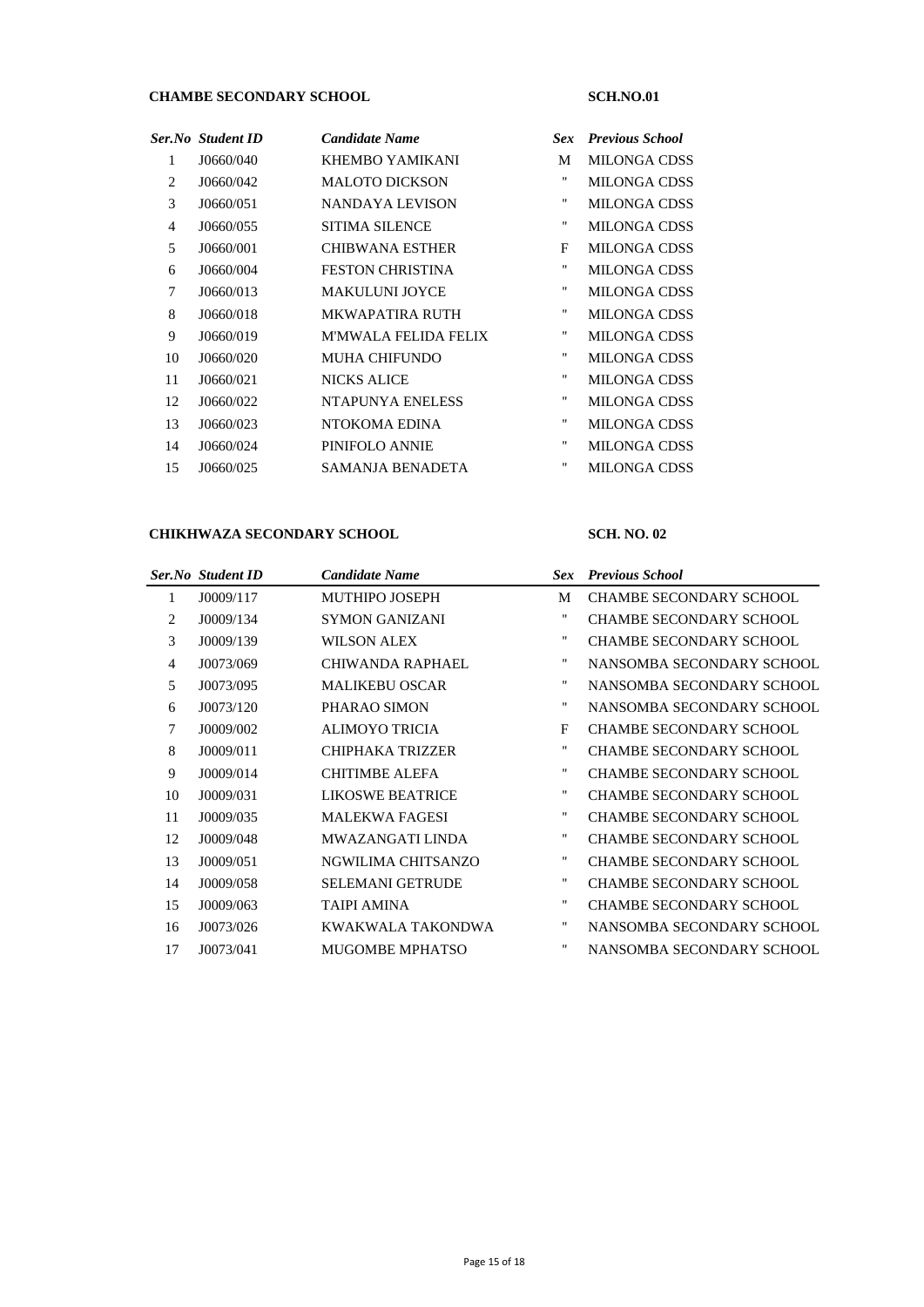## **GAWANI SECONDARY SCHOOL SCH.NO.03**

|   | Ser.No Student ID | <b>Candidate Name</b>   |    | <b>Sex</b> Previous School     |
|---|-------------------|-------------------------|----|--------------------------------|
|   | J0009/008         | CHIBWANA JACOUELINE     | F  | <b>CHAMBE SECONDARY SCHOOL</b> |
| 2 | J0009/015         | <b>CHITIMBE JENIFER</b> |    | <b>CHAMBE SECONDARY SCHOOL</b> |
| 3 | J0009/026         | <b>JOSAYA SMONJILE</b>  | ., | <b>CHAMBE SECONDARY SCHOOL</b> |
| 4 | J0073/003         | <b>BILIAT PATRICIA</b>  | ., | NANSOMBA SECONDARY SCHOOL      |
|   | J0073/017         | <b>GORI DEBORA</b>      | ., | NANSOMBA SECONDARY SCHOOL      |
| 6 | J0073/036         | <b>MAUSENI DEBORA</b>   | ., | NANSOMBA SECONDARY SCHOOL      |
|   | J0073/050         | PETER RUTH              |    | NANSOMBA SECONDARY SCHOOL      |

### **MALIMBA SECONDARY SCHOOL SCH.NO. 04**

|                | <b>Ser.No</b> Student ID | <b>Candidate Name</b>   | <b>Sex</b>        | <b>Previous School</b> |
|----------------|--------------------------|-------------------------|-------------------|------------------------|
| $\mathbf{1}$   | J0272/013                | <b>ISAAC MPHATSO</b>    | F                 | <b>CHIPERERE CDSS</b>  |
| 2              | J0757/017                | <b>MAGOMBO OMEGA</b>    | $\mathbf{H}$      | NAMADZI CDSS           |
| 3              | J0757/031                | MOFOLO PILIRANI         | $^{\prime\prime}$ | NAMADZI CDSS           |
| $\overline{4}$ | J0757/004                | <b>DUNCAN OLARIA</b>    | $\mathbf{H}$      | NAMADZI CDSS           |
| 5              | J0757/007                | KALAWA DOROTHY          | 11                | <b>NAMADZI CDSS</b>    |
| 6              | J0757/067                | KAOMBE NDAONA           | 11                | NAMADZI CDSS           |
| 7              | J0757/013                | LIPENGA PATUMA          | $\mathbf{H}$      | NAMADZI CDSS           |
| 8              | J0757/020                | <b>MAKUNJE RHODA</b>    | $^{\prime\prime}$ | NAMADZI CDSS           |
| 9              | J0757/022                | <b>MALINDI DOROTHY</b>  | $^{\prime\prime}$ | <b>NAMADZI CDSS</b>    |
| 10             | J0757/023                | <b>MALINDI FELISTER</b> | $\mathbf{H}$      | NAMADZI CDSS           |
| 11             | J0757/025                | <b>MANGAZI LIZZIE</b>   | $\mathbf{H}$      | NAMADZI CDSS           |
| 12             | J5757/003                | <b>MATOPE JENIPHER</b>  | $\mathbf{H}$      | NAMADZI CDSS           |
| 13             | J0757/033                | <b>MPOYA LEAH</b>       | $\mathbf{H}$      | NAMADZI CDSS           |
| 14             | J0757/038                | NGOMA LINDA             | $\mathbf{H}$      | NAMADZI CDSS           |
| 15             | J0757/041                | <b>PAUL RUTH</b>        | 11                | <b>NAMADZI CDSS</b>    |
| 16             | J0757/044                | SAMBANI VANESSA         | $\mathbf{H}$      | <b>NAMADZI CDSS</b>    |
| 17             | J0757/045                | <b>SAULO ISABEL</b>     | 11                | NAMADZI CDSS           |
| 18             | J0757/046                | <b>TAMBULA ERANIVE</b>  | $\mathbf{H}$      | <b>NAMADZI CDSS</b>    |

### **MAPANGA SECONDARY SCHOOL SCH.NO. 05**

|   | Ser.No Student ID | <b>Candidate Name</b>  |   | <b>Sex Previous</b> School |  |
|---|-------------------|------------------------|---|----------------------------|--|
|   | J0686/038         | <b>MATEYU INNOCENT</b> | М | <b>MPENDA CDSS</b>         |  |
|   | J0686/039         | M'BAWA KONDWANI        | " | <b>MPENDA CDSS</b>         |  |
| 3 | J0686/045         | NAHIPA AULECK G        | " | <b>MPENDA CDSS</b>         |  |
| 4 | J0686/003         | <b>DYSON ELLEN</b>     | F | <b>MPENDA CDSS</b>         |  |
|   | J0686/005         | <b>FELIX SUZANA</b>    | " | <b>MPENDA CDSS</b>         |  |
| h | 10686/021         | RODGERS SAMATHAR       | " | <b>MPENDA CDSS</b>         |  |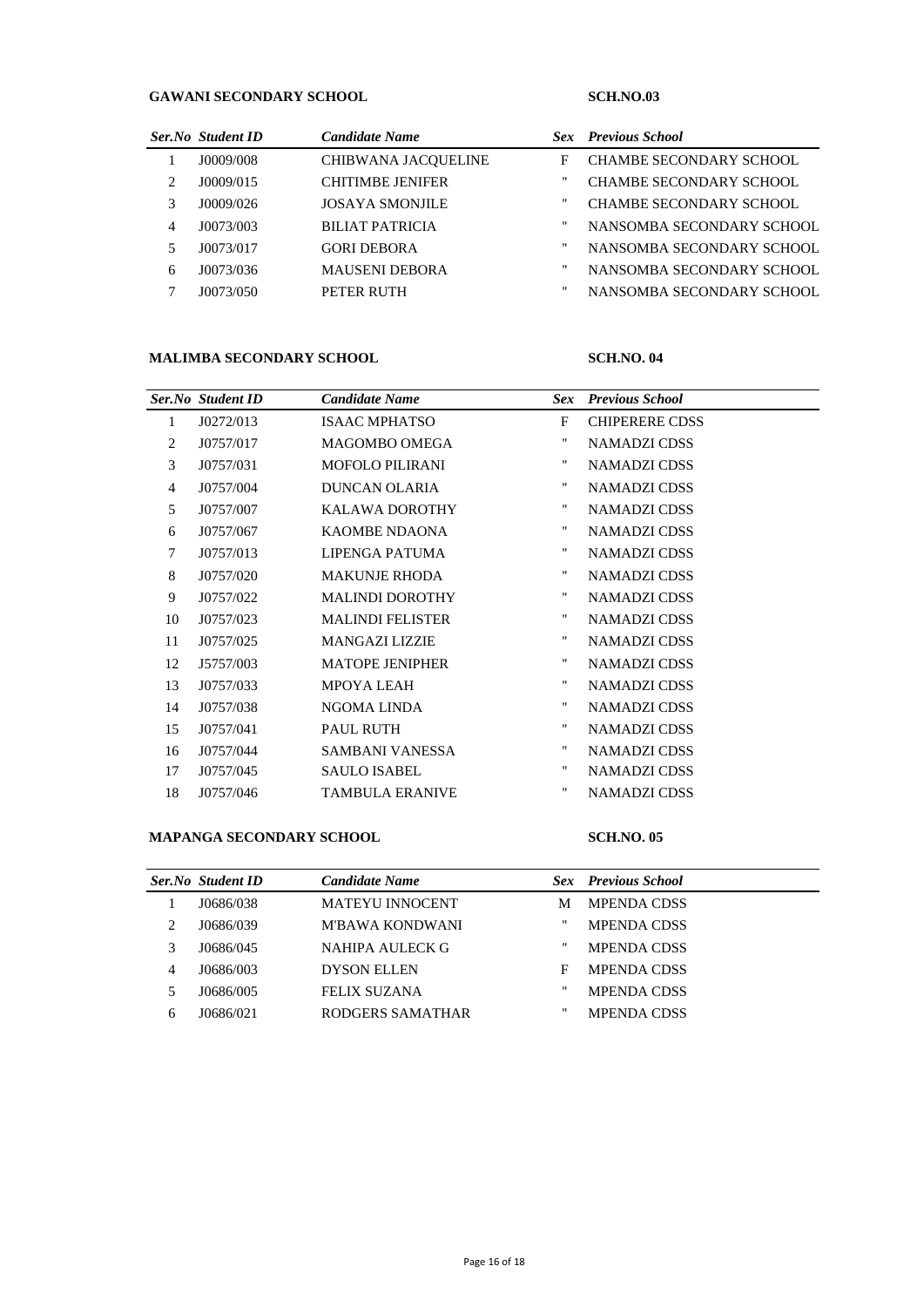# **MATAPWATA SECONDARY SCHOOL SCH.NO. 06**

|    | <b>Ser.No</b> Student ID | <b>Candidate Name</b>   | Sex.              | <b>Previous School</b> |
|----|--------------------------|-------------------------|-------------------|------------------------|
| 1  | J0783/024                | <b>BWANAUSLIAPHERS</b>  | M                 | NANG'OMBE CDSS         |
| 2  | J1567/112                | <b>JOSEPHY RICHARD</b>  | 11                | <b>MAKANDI CDSS</b>    |
| 3  | J1567/114                | <b>KALANJE HORACE</b>   | $^{\prime\prime}$ | <b>MAKANDI CDSS</b>    |
| 4  | J0381/052                | KANKOLE CHISOMO         | 11                | <b>JANUARY CDSS</b>    |
| 5  | J1567/150                | <b>SANUDI CHIMWEMWE</b> | 11                | <b>MAKANDI CDSS</b>    |
| 6  | J0359/053                | <b>SCOTT HUMPHREY</b>   | $\mathbf{H}$      | <b>GOLIATI CDSS</b>    |
| 7  | J1567/009                | <b>CHIMALIRO ESTHER</b> | F                 | <b>MAKANDI CDSS</b>    |
| 8  | J0381/006                | <b>CHISOKA ALINAFE</b>  | 11                | <b>JANUARY CDSS</b>    |
| 9  | J1569/009                | <b>DINES JOHN</b>       | 11                | NAMJODI CDSS           |
| 10 | J1569/010                | ELIAS HANNAH            | $\mathbf{H}$      | NAMJODI CDSS           |
| 11 | J0783/011                | GULUMBA MPHATSO RICHARD | 11                | NANG'OMBE CDSS         |
| 12 | J1567/047                | <b>MALOYA MOUREEN</b>   | $\mathbf{H}$      | NANG'OMBE CDSS         |
| 13 | J1567/055                | <b>MOFFAT NICE</b>      | 11                | NANG'OMBE CDSS         |
| 14 | J1569/028                | <b>MWALE GRACE</b>      | $\mathbf{H}$      | <b>NAMJODI CDSS</b>    |
| 15 | J1567/078                | NAZOMBE DIANA           | $\blacksquare$    | NANG'OMBE CDSS         |
| 16 | J1567/087                | <b>SEMBA RUTH</b>       | $\mathbf{H}$      | <b>NANG'OMBE CDSS</b>  |
|    |                          |                         |                   |                        |

### **NANSOMBA SECONDARY SCHOOL SCH.NO. 07**

|                | <b>Ser.No</b> Student ID | <b>Candidate Name</b>   | <b>Sex</b>         | <b>Previous School</b> |
|----------------|--------------------------|-------------------------|--------------------|------------------------|
| 1              | J0621/047                | KAMOTO INNOCENT         | М                  | <b>MENDULO CDSS</b>    |
| 2              | J0621/050                | KONDANI GANET           | $^{\prime\prime}$  | <b>MENDULO CDSS</b>    |
| 3              | J0621/004                | CHIMTENGO TAKONDWA      | F                  | <b>MENDULO CDSS</b>    |
| $\overline{4}$ | J0621/011                | <b>JAMES SIPHART</b>    | 11                 | <b>MENDULO CDSS</b>    |
| 5              | J0621/013                | <b>KAMANGA IDES</b>     | 11                 | <b>MENDULO CDSS</b>    |
| 6              | J0621/015                | LISTON CHRISTINA        | 11                 | <b>MENDULO CDSS</b>    |
| 7              | J0621/016                | MALINGAMOYO NDUZANI     | 11                 | <b>MENDULO CDSS</b>    |
| 8              | J0621/018                | <b>MATIAS CHARITY</b>   | 11                 | <b>MENDULO CDSS</b>    |
| 9              | J0621/019                | <b>MAXWELL CECILIA</b>  | 11                 | <b>MENDULO CDSS</b>    |
| 10             | J0621/021                | <b>MISOMALI VANESSA</b> | $\mathbf{H}$       | <b>MENDULO CDSS</b>    |
| 11             | J0621/022                | <b>MPHANJE SHIRA</b>    | 11                 | <b>MENDULO CDSS</b>    |
| 12             | J0621/024                | NDELEMA MEMORY          | $\pmb{\mathsf{H}}$ | <b>MENDULO CDSS</b>    |
| 13             | J0621/026                | <b>NYEREWA TENDAI</b>   | $^{\prime\prime}$  | <b>MENDULO CDSS</b>    |
|                |                          |                         |                    |                        |

## **NGULUDI SECONDARY SCHOOL SCH.NO. 08**

|   | Ser.No Student ID | <b>Candidate Name</b>   |   | <b>Sex</b> Previous School |
|---|-------------------|-------------------------|---|----------------------------|
|   |                   |                         |   |                            |
|   | J0847/041         | <b>BWAILA MACDONALD</b> | М | NSONI CDSS                 |
| 2 | J0560/023         | <b>CHUNGA BRIAN</b>     | " | <b>MALABVICDSS</b>         |
| 3 | J0560/029         | <b>JUWAWO RONALD</b>    |   | <b>MALABVICDSS</b>         |
| 4 | J0560/030         | <b>KALIATI DYTON</b>    | " | <b>MALABVICDSS</b>         |
| 5 | J0560/031         | KANJIRA MARKO           |   | <b>MALABVICDSS</b>         |
| 6 | J0560/034         | <b>LAZAROUS FOSTER</b>  |   | <b>MALABVICDSS</b>         |
| 7 | J0847/056         | LIGOMEKA FRANCIS        |   | NSONI CDSS                 |
| 8 | J0847/059         | <b>LOWE BRAVE</b>       |   | <b>NSONI CDSS</b>          |